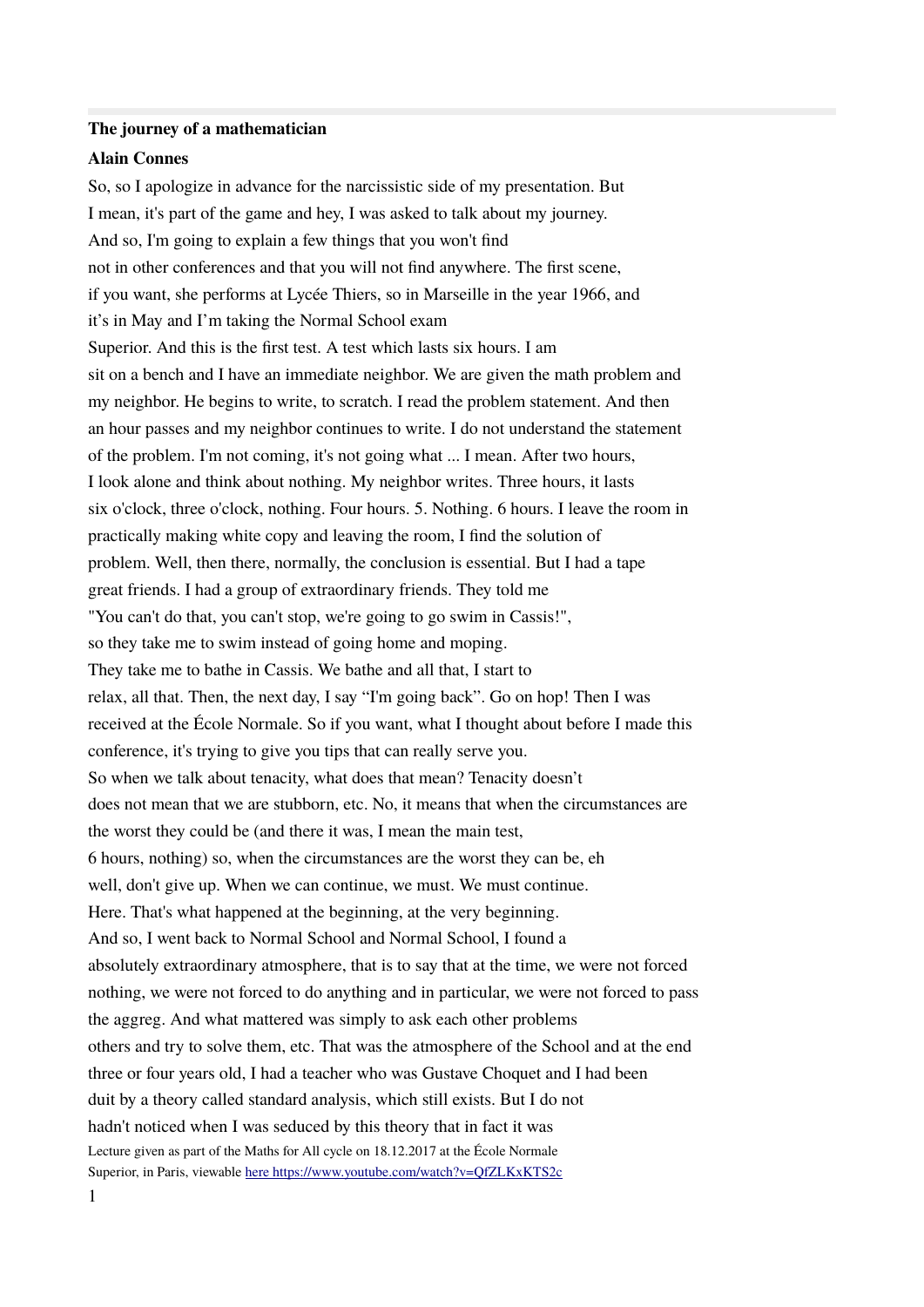something that was a bit chimerical. And my teacher Gustave Choquet had me sent to a summer school of physics which still exists, the summer school of Les Houches, which was created by Cécile de Witt and which is an extremely interesting place to the communication, precisely, of more experienced people with students. And so well, I'm going to listen to lessons at Les Houches Summer School and I was spotted at this then and I was sent the following year ... I was invited to Seattle, to United States, at the Battelle Institute, and I was invited there. I was young married and I had decided to accept the invitation. It was mainly to visit the United States. And then, with my wife, we went to see my brother Bernard, who was at that time in Princeton. It was July and in Princeton, the weather was terrible. But you know, the humid heat, and there was only one place on campus that was nice. It was the Book Store. So with Danye, my wife, we spent in the afternoon at the Book Store. Well, at the time, I didn't have much internet. There was really very interesting books and I was looking for a book because I knew that we had decided to cross Canada by train. Instead of fying to going from Princeton, from New York to Seattle, we decided to go to Canada, and to cross all of Canada by train. But it took fve days. I said to myself fve days with nothing. It will do a lot. I will try to fnd a book from math and then read it during the trip, I hesitated a lot. I hadn't looked a lot of books, I hesitated between a lot of books. I ended up taking it one, and I had looked at it, I had tried to understand it, I did not understand everything. I had tried to understand it during the Canadian train ride. There were great plains that we crossed for days and days and days. And then, we got to Vancouver and Victoria, Victoria Island and fnally we got to Seattle after a week. And in Seattle, when we arrive, I went to the Battelle Institute to watch the conference program. And to my amazement, I found that the author of the book, which I bought completely by chance when I went to Prince your, lectured there. At that time, I thought ... Ah really, if you want, it's something completely extraordinary happening, so in fact, I will not listen to any other conference. I'll only go to this one. They were conferences on von Neumann algebras, my frst subject and so here, von Neumann, it is known above all for something other than von Neumann algebras. But it's him, if you will, who developed something called operator algebras. And the person central ring that was behind the book I bought, it's a mathematician Japanese called Tomita. And in history, it is also a completely exordinary, so I continue telling you stories. I hope it's OK. Tomita, if you will, is a Japanese mathematician who miraculously escaped the war between Japan and the United States. He was deaf since the age of two and as he was deaf, in the regiment in which he was, he was exempted from going to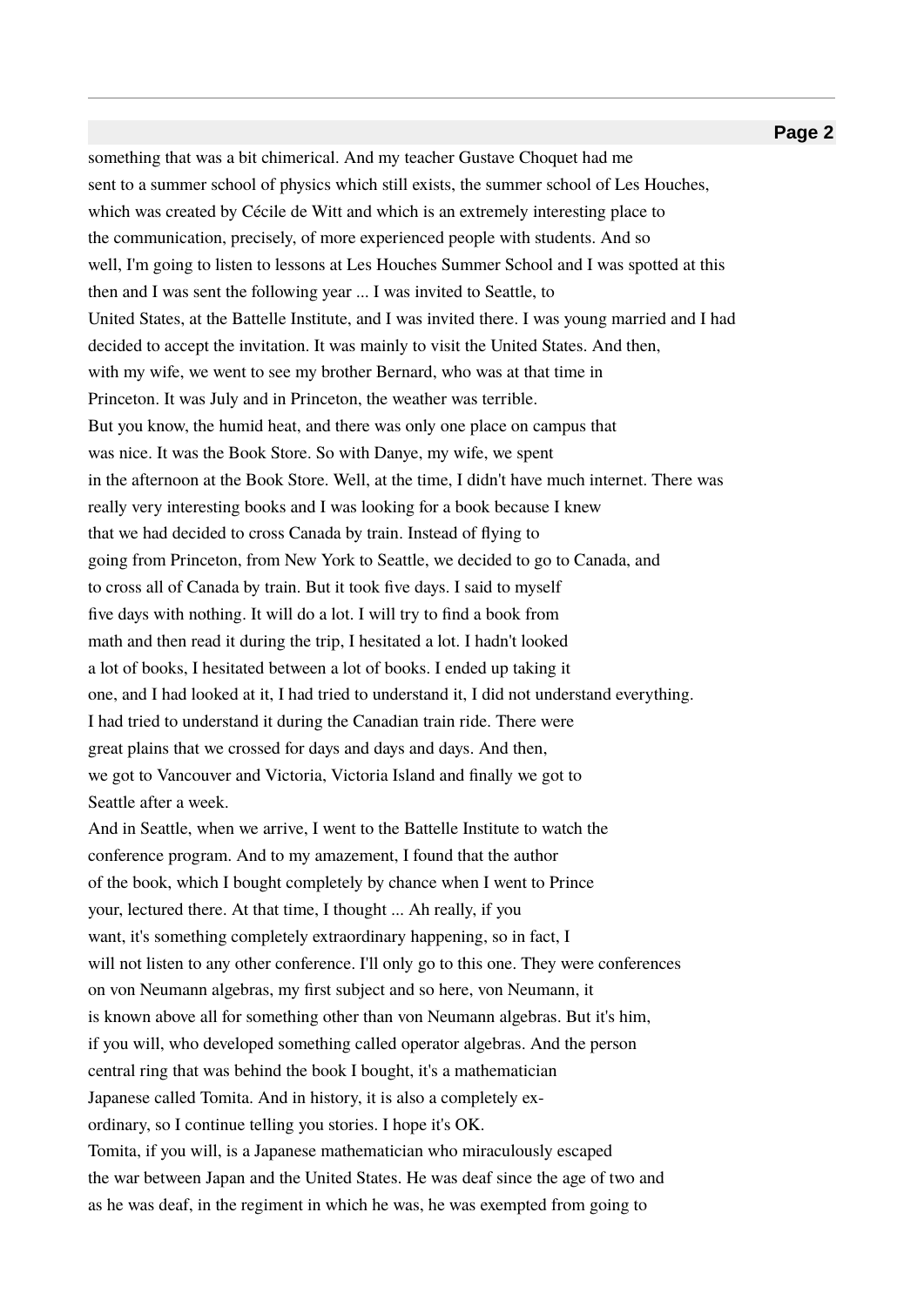the expedition that had to be made, because he was deaf, he couldn't hear well orders. They left him alone. The whole regiment was wiped out in the former 2

**Page 3**

that they made. He found an absolutely brilliant theory, but he had a hard time communicating and it's another Japanese mathematician called Takesaki, who wrote a book in those years on the theory of Tomita, the theory that Tomita had invented. And so, if you will, what happened is that I listened to Takesaki's lectures on the theory of Tomita and so that was all a fairly new theory, etc. And when I returned to France. I decided to go to Jacques Dixmier's seminar. So, if you like, Jacques Dixmier does know a seminar on operator algebras, operator algebras that had been invented by von Neumann. They were invented to understand mechanics quantum. To understand what are called subsystems. In quantum mechanics, therefore, there was a formalism of quantum mechanics which had been well developed and von Neumann wanted to understand the subsystems and there are subsystems which correspond to factorizations of the Hilbert space. But in fact, von Neumann, with Murray, had discovered other factorizations and he had discovered three types of algebras called von Neumann algebras. There are what are called type I algebras which are very simple. There is type II, which is much more incomprehensible, and type III, that's what's left, were the other.

So when I got home, there was the Dixmier seminar. So I went for the frst time at the Dixmier seminar and in the Dixmier seminar, Dixmier proposed a subject which was the classifcation of algebras and he distributed articles that then we had to exhibit in his seminar to explain to others. So there too, I have raised my hand to get an item, I went to get the item and when I got home in the suburban train, something completely obvious to me that was that the article he gave me to expose it in the Dixmier seminar, which was a a priori on a totally diferent subject, was in fact perfectly connected to the theory of Tomita. And that was the start of my thesis. So, in fact, what I did, I wrote a small letter to Jacques Dixmier. He said "Okay, your letter is only half a page, it is not detailed enough, etc. Send me a more detailed letter. ". I have it sent a more detailed letter. I went to see him in his office and the only thing that he said to me when I went to see him, he said to me "Go for it!". And from there, the things went naturally but there was a kind of competition circumstances that made it happen at least in the beginning absolutely wonderful. Then, afterwards, there was a period, of course, when we had to do extremely complicated calculations, etc. And there was a moment when he there have been, if you will, in a lifetime, there are very few moments like that. There may be two or three at most. There was a day when I brought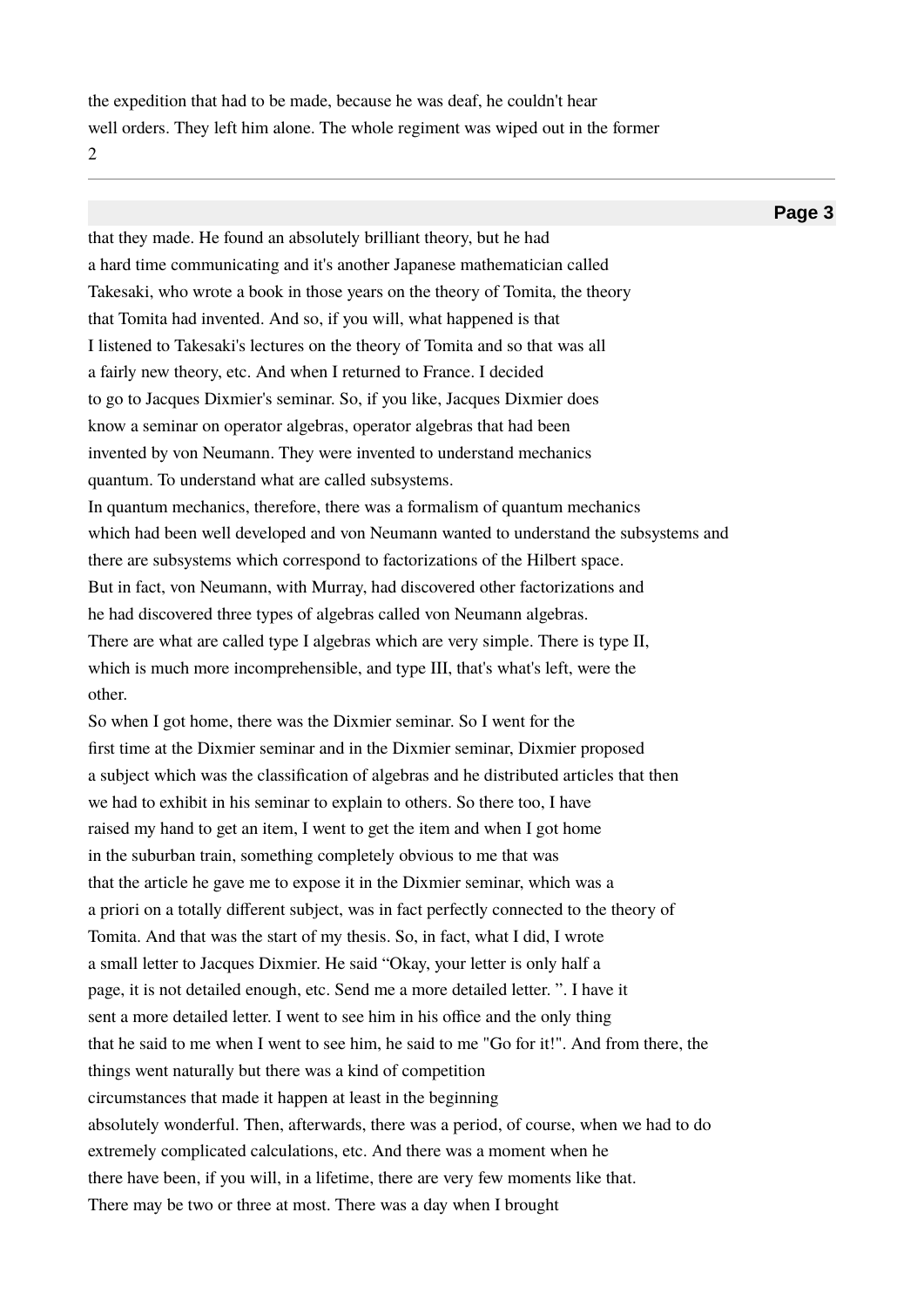Danye at his high school and I was driving home and at one point there was a fre red. So there, I realized. My brain realized that there had one thing that was completely obvious, that was before me, that I had not seen before, and which made it possible to completely unblock the situation. What is that 3

**Page 4** that was ? It was the following. It was that Tomita and Takesaki, therefore, had demonstrated, if you will, that if we have an algebra like that, which we call algebra of von Neumann. If we give a state of algebra, it's a rather complicated thing, we automatically has a group with a parameter of automorphisms of algebra. But what was absolutely unclear was that it depended on a state of gebre. What happens when we change the state of algebra? What I understood when I was at the red light, it's because when we change the state, the group to a parameter practically does not change. It does not change. If you want. If we neglect what are called in- automorphisms which are the automorphisms which appear naturally when we take a non-commutative space, when we take a non-commutative algebra, automathe automorphisms that come from non-commutativity, when they are clears up, the ambiguity disappears. So what was, if you like, the message, what was the philosophical consequence of this thing. It's something that followed me all my mathematical existence. It is the fact that non-commutativity implies, generates time implies a temporal evolution. So, I did not make a transparency on that, but to explain what non-commutativity is, you have to I'm telling you again a story that explains how it was discovered in physical. It was discovered in physics by Heisenberg. So Heisenberg was a physicist and at one point he was, I believe, in Göttingen and he was a victim a hay fever that was terrible and that at the time, we could not treat it efectively. The only way to cure hay fever was to send people to an island where there was no pollen. We sent him to an island called Heligoland and hey, so he was on this island, he was housed by an old lady and there he got down to doing calculations. He was doing calculations and towards at 4 am, he had an illumination. He understood. In fact, he saw a species of landscape that was revealed before his eyes. He understood that the physical quantities, for example, if you write  $e = mc_2$  or put  $c_2$  times  $m$ , it does the same. Heisenberg understood that when we look at a microscopic system, it is not not the same. That is, if you multiply the position of a particle by the moment or moment by position, you don't get the same result. And that was something huge he found. And what he says in his memoirs, he says that instead of going to bed when he made this discovery, he could not not. He went to climb a rocky outcrop which was on the edge of the island and he waited for sunrise of the sun at the top of a rocky peak. So if you want, the extraordinary thing,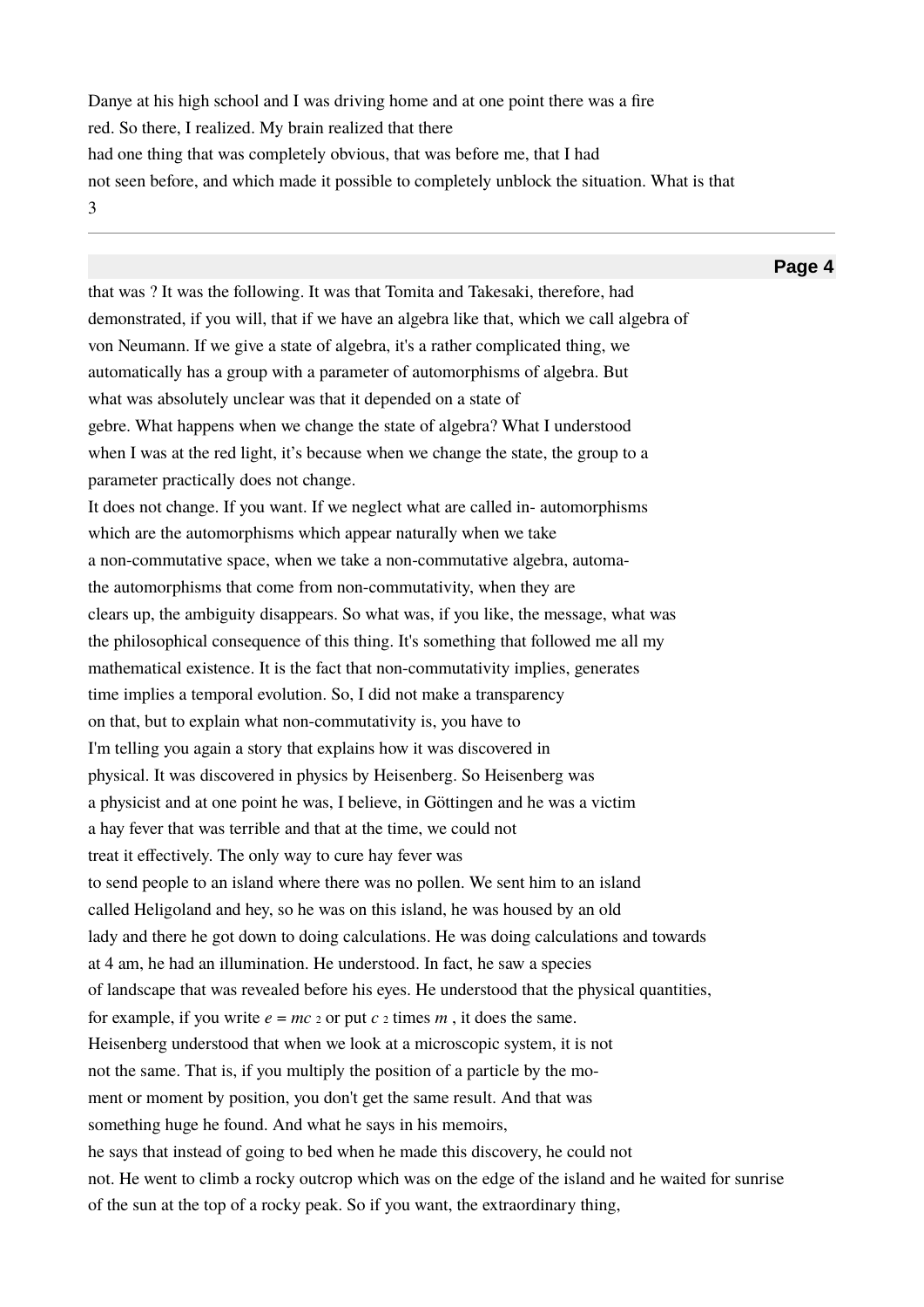is that the physical quantities at the microscopic level do not switch. That's it which completely unlocked quantum mechanics and that's what resulted in von Neumann to develop von Neumann algebras because von algebras Neumann are precisely, if you like, the algebras that are going to ft into the phyquantum mechanics. So what ? So the contribution that I made in my thesis, if you want, it was to understand, precisely, that in fact this non-commutativity, it will generate time in a completely canonical, completely natural way. 4

real. So that, of course, gave a bunch of invariants for these algebras. It allowed to classify them, but of course it took a long time to classify them, i.e. that it also solved type III. It helped reduce it. That's what I did in the second part of my thesis, it is to reduce type III to type II with automorphisms. But of course, afterwards, we had to classify types II at least in the hyperfnite case and classifying automorphisms, it took, it took me a while absolutely considerable and there was a period of my mathematical existence which was very, very conducive for that. It was the period of my military service. So Of course, you will laugh because if I had really done my military service, that would have been very difficult to do math. But hey, I was lucky. I did my military service in cooperation with underdeveloped countries, with English Canada. So it was still pretty cool. So I was in a small university which is the University of Kingston, Ontario. And there, again, I want to say, we have met extremely extraordinary people, humanly, around us, in a small group. And the fact that this university was not a university central, it was not Princeton, etc. It gave freedom of thought which is credible, that is to say if you want, it helps in a small university, or if you are in a place like that, to be a bit ofbeat. It allows not to have the weight of science, of all knowledge, etc., on the shoulders, and that allows to have some freedom. So I felt this freedom maybe more than ever in that place. So I was very happy at the time since I had practically fnished what I wanted to do which was to understand the factors, to understand type III, etc. And then, I returned to France and when I returned to France, I was invited

at the IHES at the Institute for Advanced Scientifc Studies. And there, when I got there, I had a hell of a shock, that is to say that I went to lunch where people go to lunch usually there is a small cafeteria and there were people talking about math. I had absolutely no idea what they were saying. That is to say, if you want, I was a specialist in a pointed subject, of course very difficult, but I was not ... I did not know, for example, what it is like the De Rham complex, etc. There was all this stuff going on over my head and I got lucky again. I was really lucky. I met a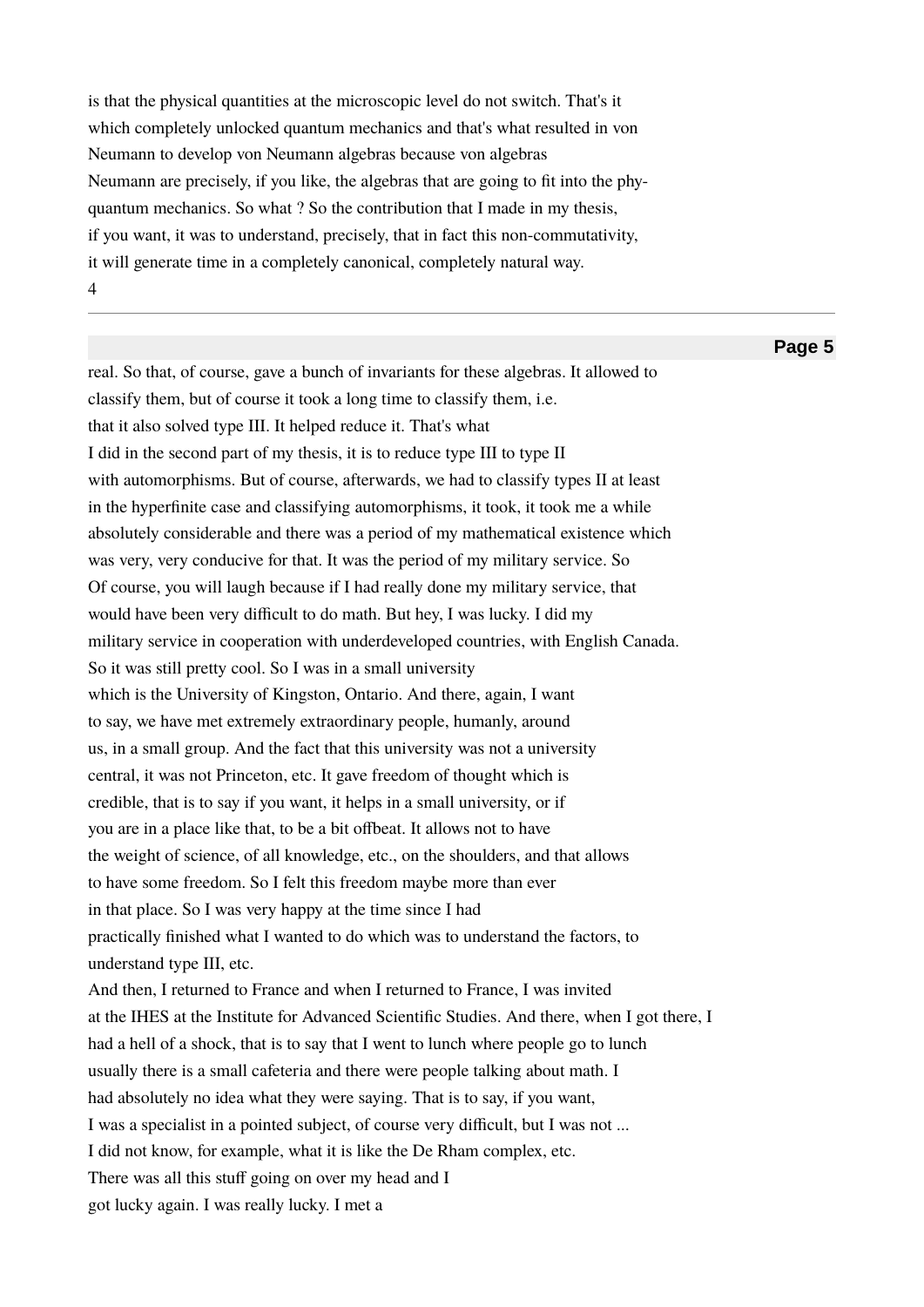mathematician named Dennis Sullivan who, at the time, was one of the pillars of the IHES. That was in 1976. And this mathematician, he had the following property, very, very unique. He had the following property, which was that when he saw someone from again, he would come and sit next to him, and he would start asking questions ering with "What are you working on?". So, we were chatting with him and at the start, we thought he was completely silly, because he was asking naive questions, if you want. Then it went on like this and he kept asking questions of a nature naive. And then, after a dozen questions, you realize that you don't not understand what you were talking about. 5

# **Page 6**

He had absolutely extraordinary Socratic power. So, I started to discuss, discuss in detail with him, etc. And by talking to him, he taught me a lots of things, taught me a lot of things I didn't know. He taught me the geometry and what bothered me a lot was that the work I had done on von Neumann algebras, if you will, it seemed to be in a place quite out of the way of mathematics. There is a kind of mathematical landscape and in this landscape, there are places that are really quite in the center. And then there are places that are much more peripheral and I had the impression that it was related to physics, of course, but I had the impression that the algebras of von Neumann, it was something that remained quite peripheral. And I realized, talking to Dennis Sullivan, that in fact you could associate with a geometric datum which is perfectly known, which is what we call shovel a leaf, you could associate it with a von Neumann algebra. And what what did it do? It allowed to illustrate the classification I had made from geometric objects that were perfectly geometric objects understandable. The simplest leafng, you know, leafng, you have thought of a reverse lamination. It's basically. It is a space like here, the torus. But the leafng, these are the lines that wrap around here. But what is striking in a fipping is the fact that while the total space is compact and fnite, if you will, the leaves there in the winding, are infnite, that is to say that the leaves, when look locally like on the right, we see something that is very simple, it's a product. But when you look at the leaves overall, they don't come back at the same location. They wind up endlessly, okay. So it was a point absolutely crucial because the leafng, in geometry, people know very well what it is. And they have lots of examples. And it turns out that the classifcation that I had done with the factors of type III *λ* , type III, etc., which seemed something rather odd and quite remote, fairly off-center in the mathematical landscape, in fact, it was perfectly illustrated by the most natural, most as you can imagine. For example, this page is a sheet-Floor Type II  $\infty$ . And if we take for example a geodesic and cyclic leafing,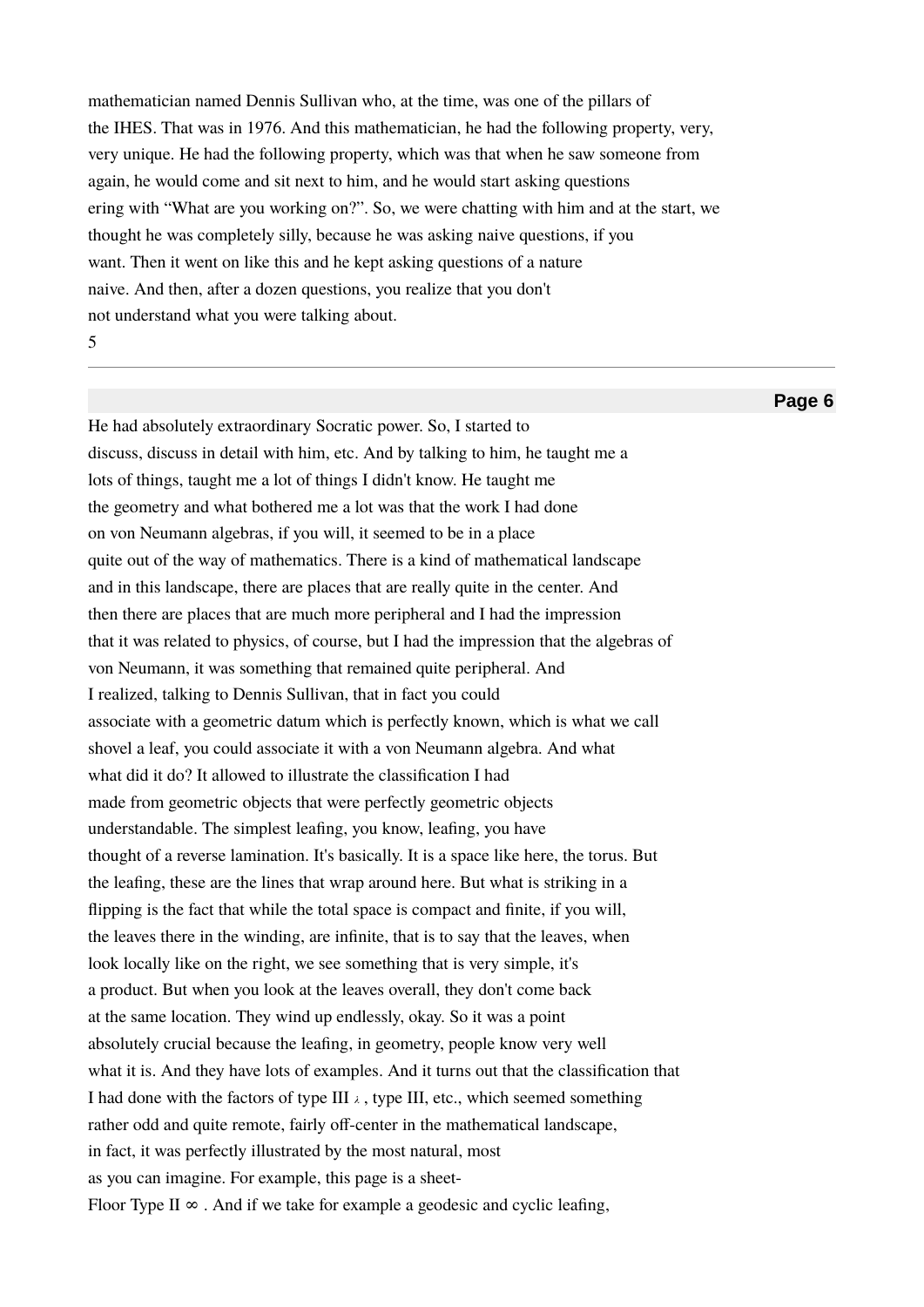it is a type III leafng, etc. So if you want, that, that, made sense to the algebraic objects that I had found, it gave them a geometric meaning. A other meeting that was absolutely crucial to me at that time was in 78, I was invited to give an hour-long lecture at the International Congress of mathematicians. I was very struck by the following thing, that when I did my presentation, I had prepared and prepared, prepared. When I made my presentation, well sure, my talk was about my results, about the classifcation of factors. But at the end, I had added results on the pages, an appendix, and then so very, very odd, for me, the part on the leafng sheets, it's a complete partreally trivial and on the other hand, the really really hard, very, very hard part was the part on operator algebras. After my presentation, Armand Borel came to me see and he was all excited about the part on the leafng. 6

### **Page 7**

And suddenly, he invited me to Princeton and I was invited to Princeton during the year 78-79 and there, at Princeton, I had a meeting that was going to play an essential role in my mathematical life. It is the meeting of my collaborator who is called Henri Moscovici, who is a professor at Colombus, in the United States, and with whom, if you want to lez, i really collaborated, most of my articles were written collaboratively with him. I also need to tell you another story about Princeton. I had a colleague at the École Normale who had stayed at Princeton before, for a very long time before. I think he had stayed while we were still students at the School. And he was quite fat. And while it was a little round, it had passed a year in Bristol and when he came back he was absolutely skinny. We had himasked "But what happened?". He told us that he had spent a year in Princeton, that he hadn't spoken to anyone, that he hadn't spoken to anyone, that is to say that it was a place that was so, how to say, prioritized, etc., that in fact, he hadn't managed to speak to anyone. So there was that side, there was that side, really, in Princeton. And I had an incredible chance which was to meet Henri and with Henri, of course, we immediately started working and we collaborated together. So, if you will, what key point has emerged so far? What was the point essential? In fact, I understood at that time, because of the leafng through, I understood the scope of what was going on because in fact what is going on, if you will, when you look at this type of space, what happens is that we actually have a space which,

if we try to fnd its cardinality at the set level of the word ... If we look

the leaf space of a leafng, okay, if we look at the space of the orbits here,

if we look at the space of the leaves of a leaf, we will see that if we take the

theory of ordinary sets, this set has the cardinality of the continuous. But what about

done, we cannot biject it with the continuous in a constructive way.

In fact, we realize that it is impossible, we can demonstrate it, it is impossible to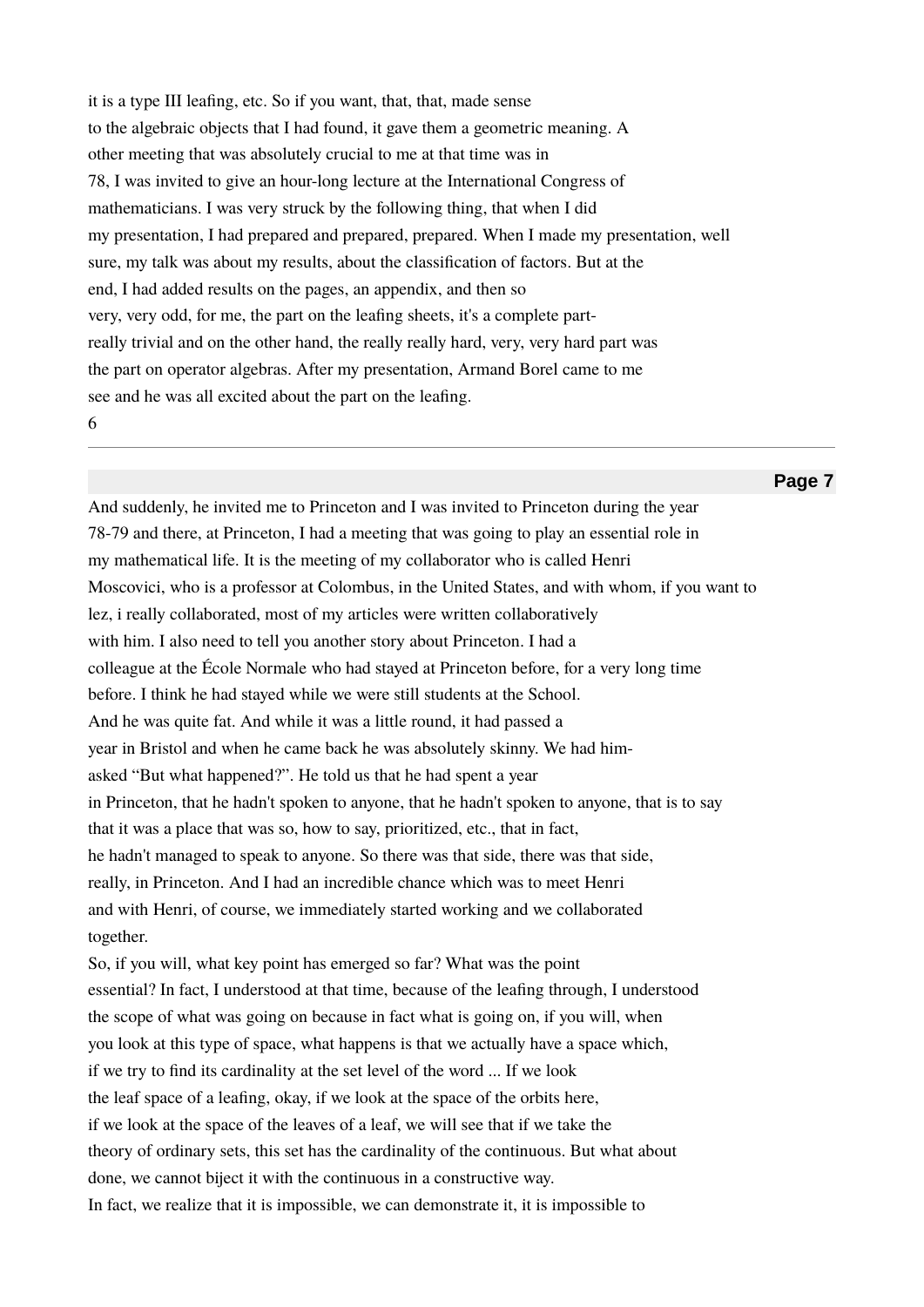build an injection of this set into real numbers. So, in fact, I I saw very, very gradually that these spaces in fact, if we tried to understand in the usual way with the theory of functions, etc., we would not get there absolutely not and that the only way to understand them was to associate them a non-commutative algebra. And this is the beginning of non-commutative geometry. Why is this the start? The very beginning, because the algebra of functions associated with such a space sees this space only at the level of the theory of measurement. Now, measurement theory is an extremely fuzzy theory that allows you to tear the space into parts, etc. But who doesn't give the topology, who doesn't not give everything else. And gradually, non-commutative geometry, it's a theory which allowed, if you will, to redefne, to reconstruct all the concepts which range from the theory of measurement, of course, to topology, geometry, sort diferential and even real geometry, Riemannian geometry. If you want, in the commutative case, spaces like that, in fact, what came to light 7

# **Page 8**

that moment was that there was a whole new universe, of spaces completely new, just waiting to be understood. But in the comgrip, it was frst necessary to know that it would necessarily be interesting. Why were we sure it would be interesting? We were sure it would be interesting because such a space was automatically a dynamic object. That is to say, a such space automatically has its own time, it generates its own time, then that an ordinary space like a variety, etc., it's static, it doesn't move. So that these spaces rotate over time. So this is something absolutely extraordinary. So we knew it would be quite extraordinary. But hey, well sure, afterwards, it was necessary to develop the theory and therefore it was necessary to develop the geometry. Yes you want, spaces in the bodies, they do not commute. The frst example, of course, this was the example that Heisenberg had found, that is, the example of the Quantum mechanics. So, we had to completely fnd, redefne the geometry for these spaces. So when we talk about geometry, of course, well, in mathematics, there are all kinds of geometries that people have invented and that are more or less elaborate. But hey, the most, the most relevant, the most important geometry is the geometrics of the space in which we live. So, in fact, that's what will interest me, it's which interested me for years. It is the geometry of the space in which we live. And what is quite amazing is that in fact this work is based on the quantum mechanics, it is based on quantum formalism, etc. In fact, I answer to a question that was asked by Riemann in his inaugural lesson. In his lesson Riemann was fully aware that the notion of geometry that he had formulated, from Gauss, etc., from what we knew at the time,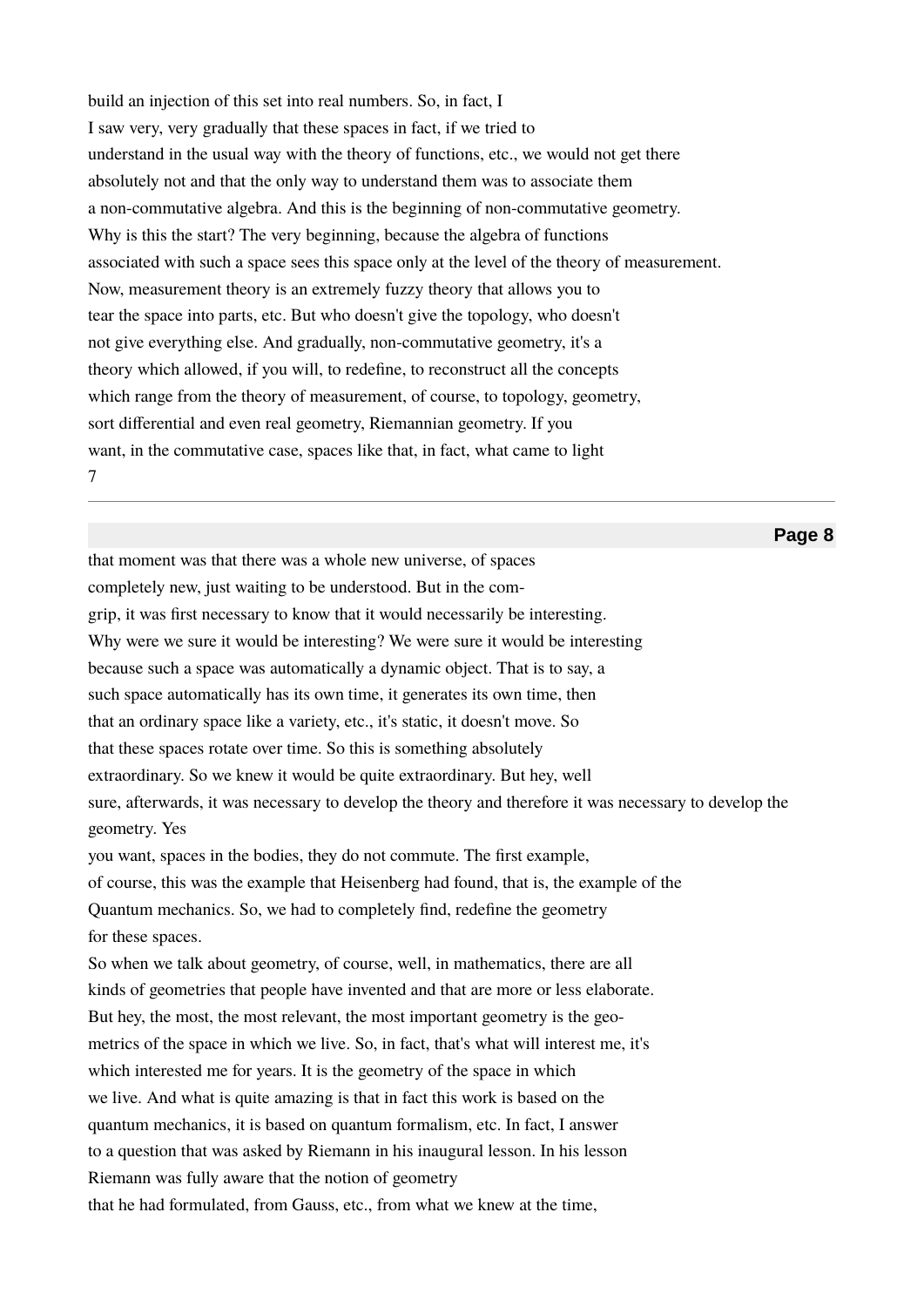the notion that Riemann had formulated was not necessarily a notion that contiwould make sense in the infnitely small. What does it mean? It was clear in his day that it covered great distances, but Riemann was extremecautiously. And what he explains is that the reasons why he doesn't not believe that it continues to have a meaning in the infnitely small, it is that the concept of solid body or the concept of light ray has no meaning in the infnitely small. In fact, we are immediately in the quantum domain when we look at this. So yes, he explicitly wrote in his writings that in the infnitely small, it is all quite likely that the concept of geometry will not conform to what it is, at the one he gave in his inaugural lesson. So, in fact, what is happening, so, of course it continues and continues. And he also explains that in fact, the founder metric relationships must be sought in the bonding forces that act in the space. I don't know how he got this intuition absolutely extraordinary. So what Riemann says, if you like, is that to understand really the geometry of the space in which we live, we must in fact understand the forces that hold things together. So, of course, since Riemann, there have been absolutely extraordinary progress compared to what Riemann said. Is that, of course there must be non-commutativity. 8

### **Page 9**

This leads directly to the domain which is physics, which is not part math. But hey, he explains how crucial mathematical thinking is for that.

And what is very important, above all, is that Riemann refers to Newton. And Newton too had sensed that when we go into much greater distances small ones that cannot be seen with the eye, there will surely be new ones forces that will appear. So what Newton says is that the pull of gravity or magnetism, and electricity are visible from a great distance. So we can observe in the usual way. But of course, we know everything that will happen at a distance. The much shorter distances escape observation. And there is a book that I recommend to you on the history of particle physics whose author is Abraham Pais and in which he explains precisely how, in 1895, it was after Riemann, since Riemann was in the 1860s, between 1895 and now, we succeeded at the level of vision in the infnitely small, to increase vision by a factor 10. It's a colossal thing and by doing that, in fact, the real microscope, the real microscope which allowed to see in this very small distance, it is the LHC. Okay ? It was at the LHC, in fact, that we managed to pierce the structure to a level much more, much smaller. But when we talk about much more distances small is like saying much larger energies. So now, efectively, we arrive at 10 TeV, that is to say at 10 power 13 electronvolts. So what happened was that the formalism that I had to develop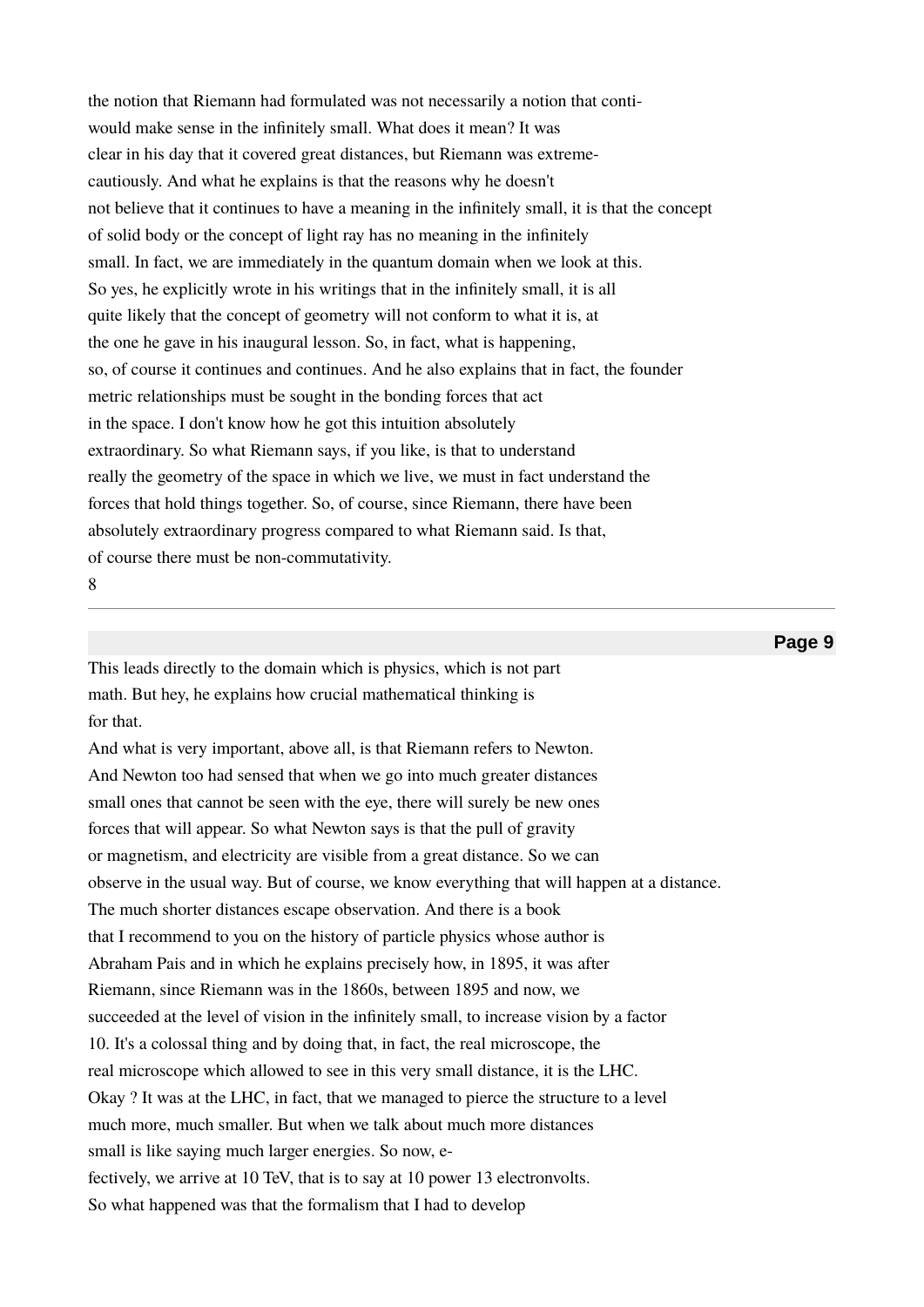for purely mathematical reasons, to make the geometry of non-spaces commutative, proved, this formalism, in the 85s, from the moment when I returned to the Collège de France, it proved to be incredibly suitable for take the geometric structure of the space in which we live. But from experimental results, that is to say to come to understand that space in thewhat we live is not simply the continuous at all scales, that it has a structure fne, but that this fne structure, in fact, it is exactly, in the words of Riemann, dictated by the forces acting in the infnitely small. So how did the paradigm change? I can perfectly explain it. The paradigm has changed in the following way. So the purpose of the trip? If you will, what we have achieved in the very recent years is take this kind of huge mechanism called the standard model coupled with gravitation. But understand it as just gravitation, simplelie on a space which is more subtle, which is more complicated and which has a structure 9

# **Page 10**

fner than that of ordinary space. But then, what happens at the level of concepts? Conceptually, what's going on is something very simple to understand. At the time of Riemann, at the time when Gauss, etc., defned their metric, the distance measurements were made while trying to take the path the shorter from point A to point B.

This is what is shown here in this picture and in fact, there was a whole expedition which was made at the end of the Revolution and then until the 1799s, by two French here. I don't know if you've heard of this, but they are the ones who measured the Meridian. They are the ones who tried to defne the unit of length by measuring the distance between Dunkirk and Barcelona and from their measurements. Well, there was all kinds of episodes, but from the measurement, we defned a unit of length which we called the meter.

And when I went to school, we learned that the unit of length was the meterstallion which was deposited at the Pavillon de Breteuil, near Paris. It was a bar of platinum. But things have changed. It is the old geometry which consists in measuring lengths like that.

But what happened, something extraordinary happened which is that one day there was a meeting of the weights and measures conference. And there is someone in the room who said "your length unit, well, it changes from length.". It's annoying anyway if the unit of length changes in length. And what had happened? What had happened was that the man in question had measured the standard meter by comparing it to the wavelength of krypton. And he realized that the length was changing. Little by little, physicists have thought about it a lot and they came to defne the unit of length either as being the standard meter which is deposited somewhere at the Breteuil pavilion, etc. It is necessary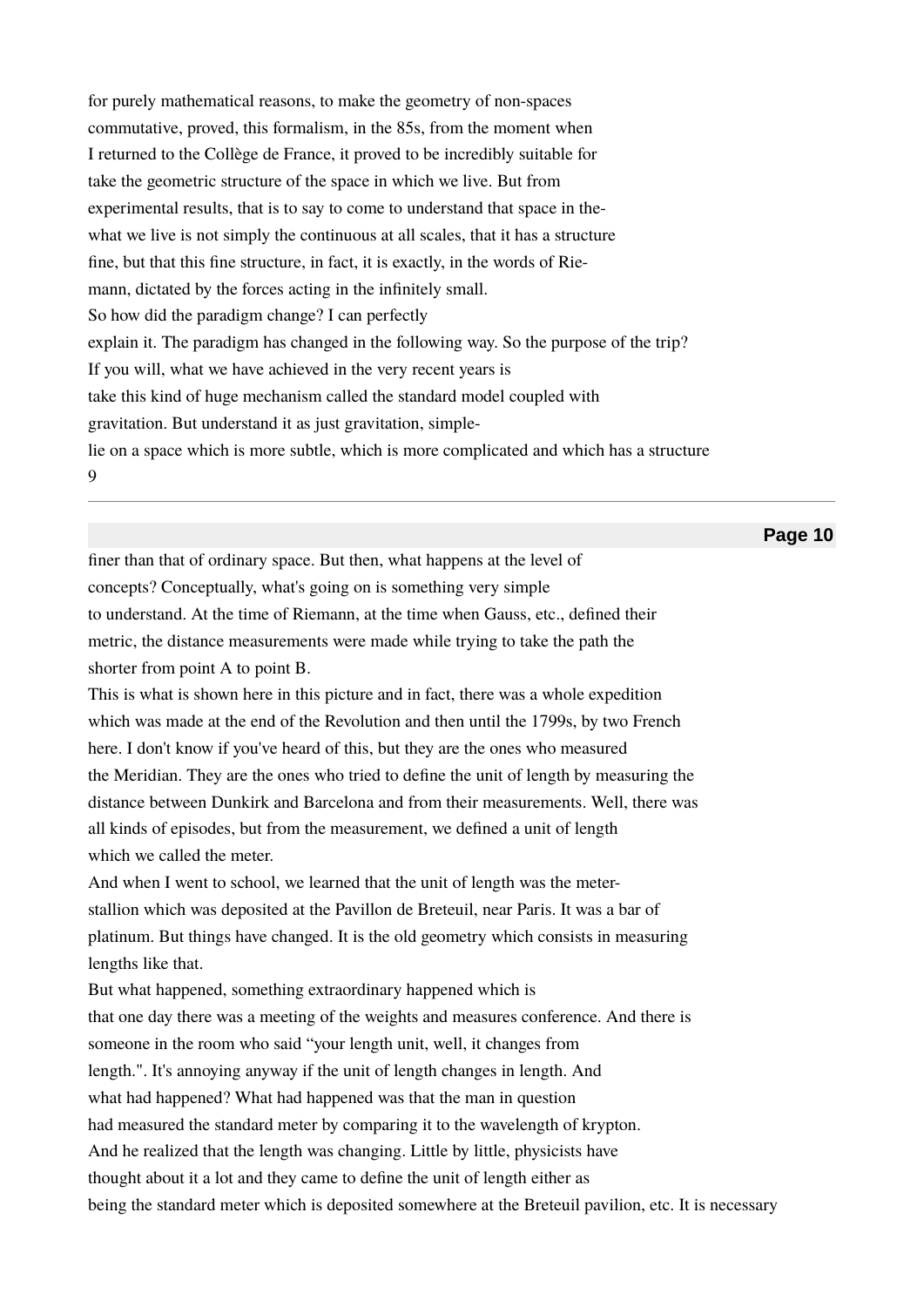well think that when you say the unit of length, it is the standard meter deposited at the Pavillon de Breteuil, if you want to unify the metric system in the galaxy, if you explain to people on another planet in our solar system that only for rer their bed, they must come to the Pavillon de Breteuil, it will be a bit complicated, so he found a much better solution. They found a much better solution which was to defne the unit of length. First, they took it from wavelength, krypton, etc. Then they defned from the wavelength of what is called the hyperfne transition of the cesium. Cesium has a certain hyperfne transition in the wavelength. This is a microwave type wavelength which is of the order of 3.5 cm and this allows to measure very, very efectively.

10

**Page 11**

So what ? Obviously, that changes everything. Because if, for example, we defned the unit of length from the spectrum of hydrogen, for example, hydrogen is present throughout the universe. So there, it would be perfectly valid. Okay. So, it turns out that the transition between the old defnition of the master located in Breteuil and the defnition from the wavelength of the cesium spectrum, this is exactly the transition between old geometry and non-commutative geometry. It's exactly that. It is a spectral type geometry, spectral in nature. And so, that's it, the change is the change in the unit of length. So, it's a geometry spectral in nature and in addition, if you want non-commutativity, there is non commutativity of algebra, it is practically imposed by what are called the gauge theories. Physicists have discovered strong interactions, for example, they discovered that there is not only electrodynamics, but that there is also strong interactions that hold quarks together in an atom. And for that, they needed non-Abelian gauge theories. well it is This is what is really at the root of the fact that space has a very small structure. fne texture which is non-commutative. So there is a saga, a very, very long saga that I do not want to tell you. But I'll just tell you the end, there have been ups and downs, that is to say? I had collaborators, like Chamseddine, with whom we therefore made a model if you will, a model of space-time that was based on these ideas, on the hyperfne structure, on the structure which comes from non-commutative geometry. There is has had its ups and downs. There was, in 98, the discovery of the neutrino, the mixture of neutrinos, the models of Calabi-Yau. So there we gave up, we gave up for a number years. Then we came back in 2005 with a new idea which was to change a dimension. Everything worked. Great. Except that in 2008, there was. There was a exclusion of the mass of the Higgs who contradicted our work.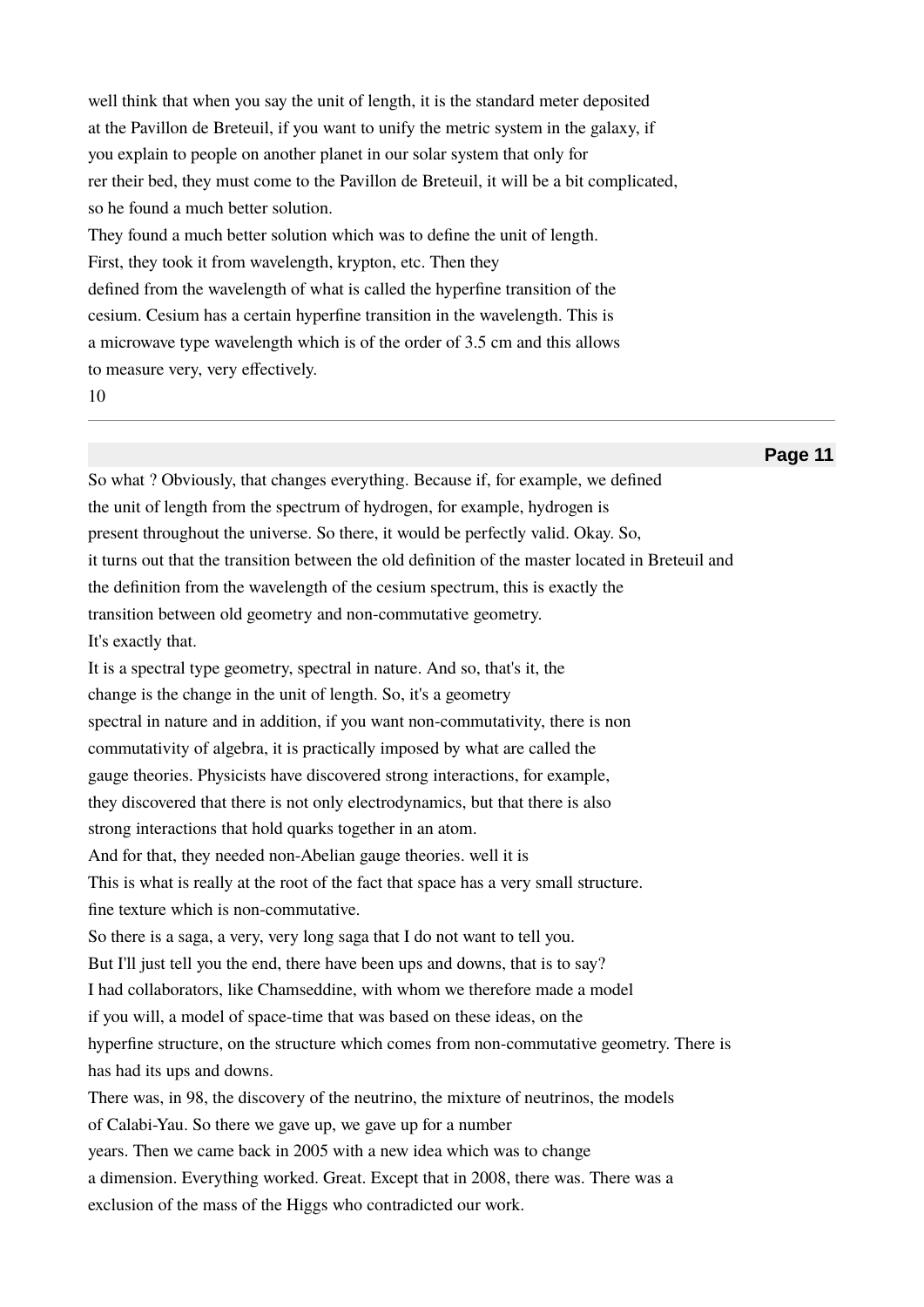For example, I wrote a blog, I wrote quoting Lucrèce who talks about people who rejoice in the misfortune of others. So indeed, there we were very badhappy, very unhappy. And then there was a period, so that was from 2008. And then, there was a kind of resurrection again, simply, it's the reason I'm telling you this is that you should never get discouraged. Never be discouraged. 11

There was a very long period of discouragement from 2008 and in 2012, my collaborator sent me an email and he said the following thing, he told me says, "Look, there are 3 diferent teams of physicists who have managed to stabilize the standard model until making it compatible with the mass of the Higgs. " Good then okay, i keep reading his email and he says "they did that by adding a feld scalar which verifes certain coupling properties with vacuum. ". Then, I continue to read his message, he said to me: "this scalar feld, we had it in our article of 2010, but we neglected it. ". So in fact, we had it. In fact, we were discouraged. What? That is to say that we had said: "The scalar feld, it changes nothing.". If we had been courageous, truly courageous, we would have taken it into account and we would have seen that everything worked wonderfully. So that's it, it's for that side. And in fact, therefore, what happened if you will, in terms of my development mathematical development is that after developing the theory called non-commutative geometry, so it's a theory that is still ... I don't want shouldn't make you believe that this is a theory that is simple, it is a theory that is very elaborate, it has a lot of relationships with a lot of diferent concepts, etc. And basically, each of the concepts involved in the geometry we are used to has to be changed and we look at it in a completely diferent way. Even the integral, even the notion of integral is changed, it is replaced by this which we call the trace of Dixmier and which is a concept which was invented by Dixmier and which plays an absolutely central role in this theory. Okay, she's connected to a bunch other theories, but I didn't mean to bother you with that. Now, I'm going explain that to you ... So in fact, there was another rather bizarre phenomenon, which is that in the year 1996, I was invited back to Seattle. I couldn't refuse if I was invited back to Seattle, and it was for the birthday of Attle Selberg, who was a great number theorist, and I was invited because with my collabora-Jean-Benoît Bost, we wrote an article in which we found that we had what's called a phase transition on a statistical mechanical system and we found that the partition function of the system was Riemann's zeta function. So, as this lecture was a lecture on the Rie- zeta function mann, they invited me, so I did well, I followed the same route a bit than before. I stopped in Victoria, then after I went to Seattle and Seattle,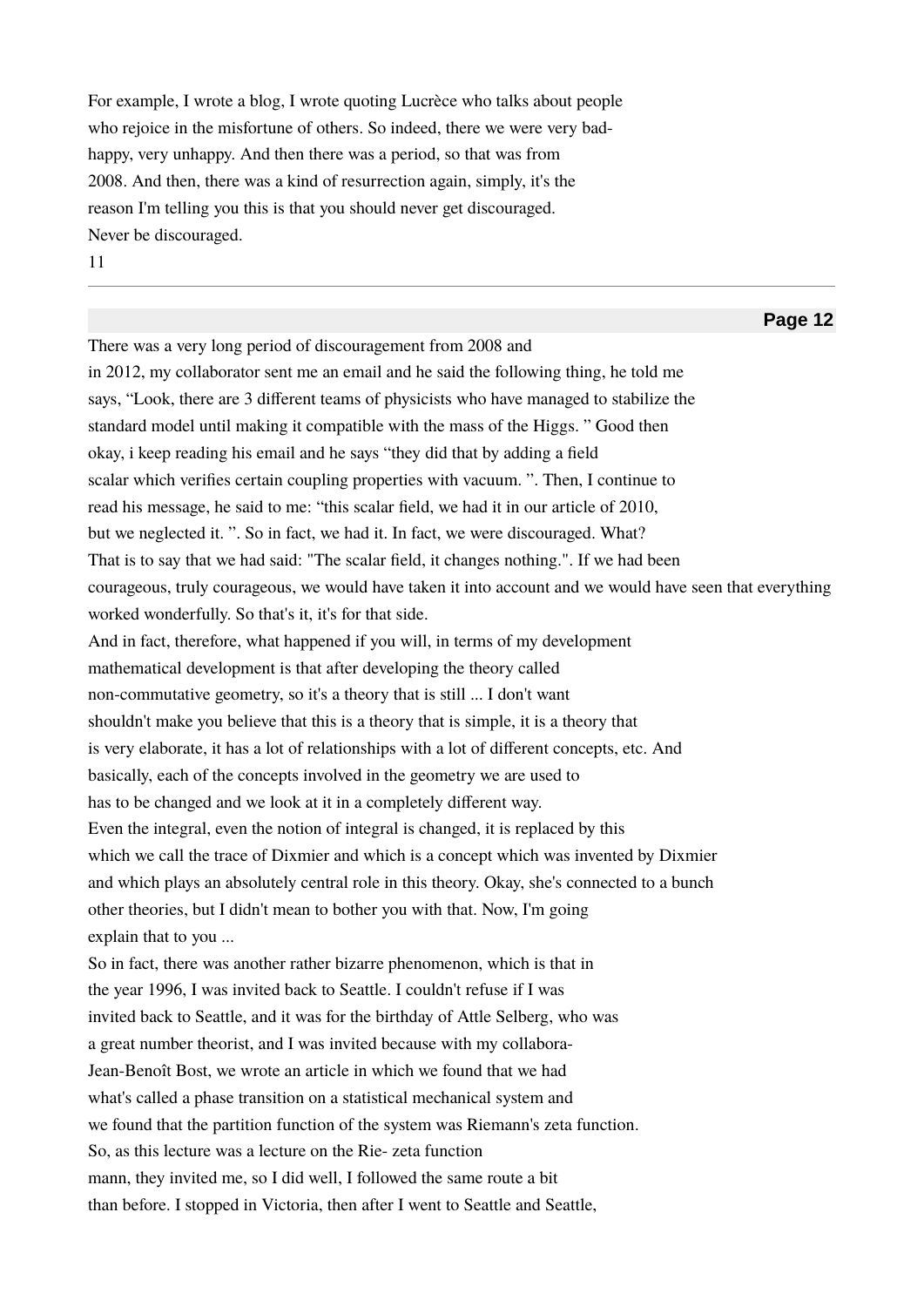I gave my lecture and after the lecture, I saw Selberg who said to me: "It is not clear that what you are doing will be related to ...". If you want of course, we know the famous conjecture. He told me that, he told me that. And well, of course lying, I mean, we also like to be provoked, we like people to tell you criticize. There's no shortage of that in mathematics, no problem on that. 12

And besides, I have to add one thing, it is that not only do people yell at youbut you have good friends who pass the criticism on to you. So it doesn't not lacking, but it has a positive side. It has a positive side because not only you have to be catchy, but you have to be able to be, to transform frustration that you have when people criticize you in positive energy. This is a quaabsolutely crucial. It is an essential quality, that is to say if someone one way or another, you have to take it and consider it as an energy potential, not as something negative. You have to be caable to distance yourself from yourself and see it as positive energy. Okay, so when I got back from Seattle instead of ... I didn't mind jet lag. That is to say ? I stayed on Seattle time, I stayed on the Seattle area and what I did was that for a week I didn't work. I was reading the book called *The Staf* , I don't know if you know this book, it's a book about astronauts and Apollo 13, etc. On this whole story, it's a wonderful book. Well, I was reading this book, I read it, I tasted it on the spot, we would have I could have read it in a few hours. But in fact, I tasted it little by little and after a week, I understood that in fact what people were looking for when they were looking for a spectral realization zeta zeros, they were all looking for it in the form of what is called a spectrum emission spectrum, that is to say an emission spectrum, it is a spectrum, you will have a background black and you will have emission lines. For example, if you are taking sodium and you heat it, the sodium will give you a spectrum. If you pass the light through a prism it will give you a number of very bright lines but well isolated like that, on a black background. Okay, but actually it's not like that we saw the specters for the frst time. The specters are Fraunhofer who really discovered them and he discovered them by taking the light that came from the sun, we had already looked at this light through a prism, the prism decomposes light in diferent colors, the colors of the rainbow. But what Fraunhofer did, he had a great idea. He had the brilliant idea of look at it under a microscope. And when he looked under the microscope, he realized that in fact, there were lots of black lines. First, he cleaned up his thing, okay. And then, in fact, he realized that whatever instrument he took, there were the same black stripes. So what ? The wonderful story that was behind it is that afterwards there is Bunsen and Kirchhoff who have succeeded in heating bodies like sodium, etc.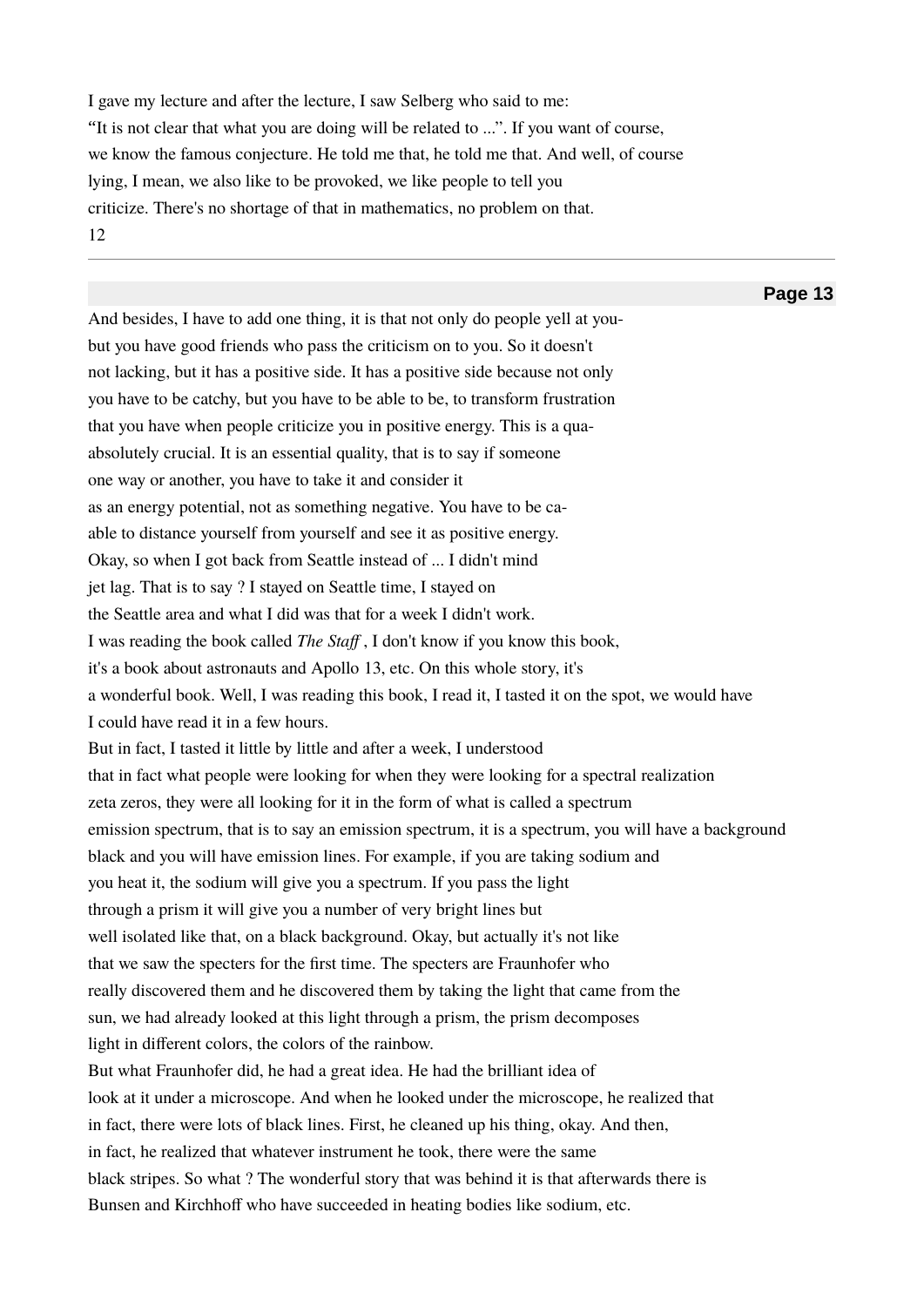produce the same d, but to produce them as emission spectra. Not like black lines, the reverse, except that he still failed to try with the light of the Sun. There were black lines that we couldn't produce by broadcast. So obviously physicists are always clever they said these black lines it's a 13

**Page 14** new body that we will call Helium, like the sun, of course, when they have it called Helium, of course, it's a bit like dark matter. You will tell me what is this story? Except there was a eruption of Vesuvius. And when they did the emission spectra of Vesuvius lava, they found helium in it. Okay, so what I understood when I got home of Seattle was that in fact, instead of looking for an emission spectrum, which was what people were looking for, but there was a "-" sign that didn't work, there was always a "-" sign in the formula that didn't work. In fact, the spectrum had to be sought as an absorption spectrum. So what? I already had the non-commutative space I needed for that. I already had the non-space commutative it was necessary. And I knew how to demonstrate that this non-commutative space gives good terms are born in what is called the Riemann formula. But I had seen so after, of course, as I knew we had to look for an absorption spectrum. I looked to see if that, indeed, gave the spectral realization. And then, the midscrape is that it gave the spectral realization. That's what I understood when I got back from Seattle. After a period of total boredom, that I cannot recommend highly enough. There were no emails at the time. Me, I was not connected. Okay. It was a good time to leave the brain function because I was reading something else. I was not doing math. Of accord. I was reading something else and after a while it came as something which has become completely natural. So what did that mean? But that meant that this very abstract geometry that had come from afar, you see, who came from von Neumann, who came from Heisenberg, etc. She looked like she was walking, she seemed to be walking as well for the space in which we live for probably the most difficult space that exists, which is the one which understands the nature of prime numbers, of the set of prime numbers, because what is behind the spectral realization, the state function, etc., is exactly the nature of the set of prime numbers. So that was the point it was the starting point. I wrote a little note to the Accounts. I was invited to Princeton. And then there, what happened, me, I call a gag, I find it very funny. This means that I gave my conference at Princeton. Good, etc. It is true that what he you have to know, is that the subject in question, which is Riemann's hypothesis as soon as we approaches, it's a subject that is undermined. So you should know that it is protected by

mountains of skepticism. Okay. But still is that good, I had found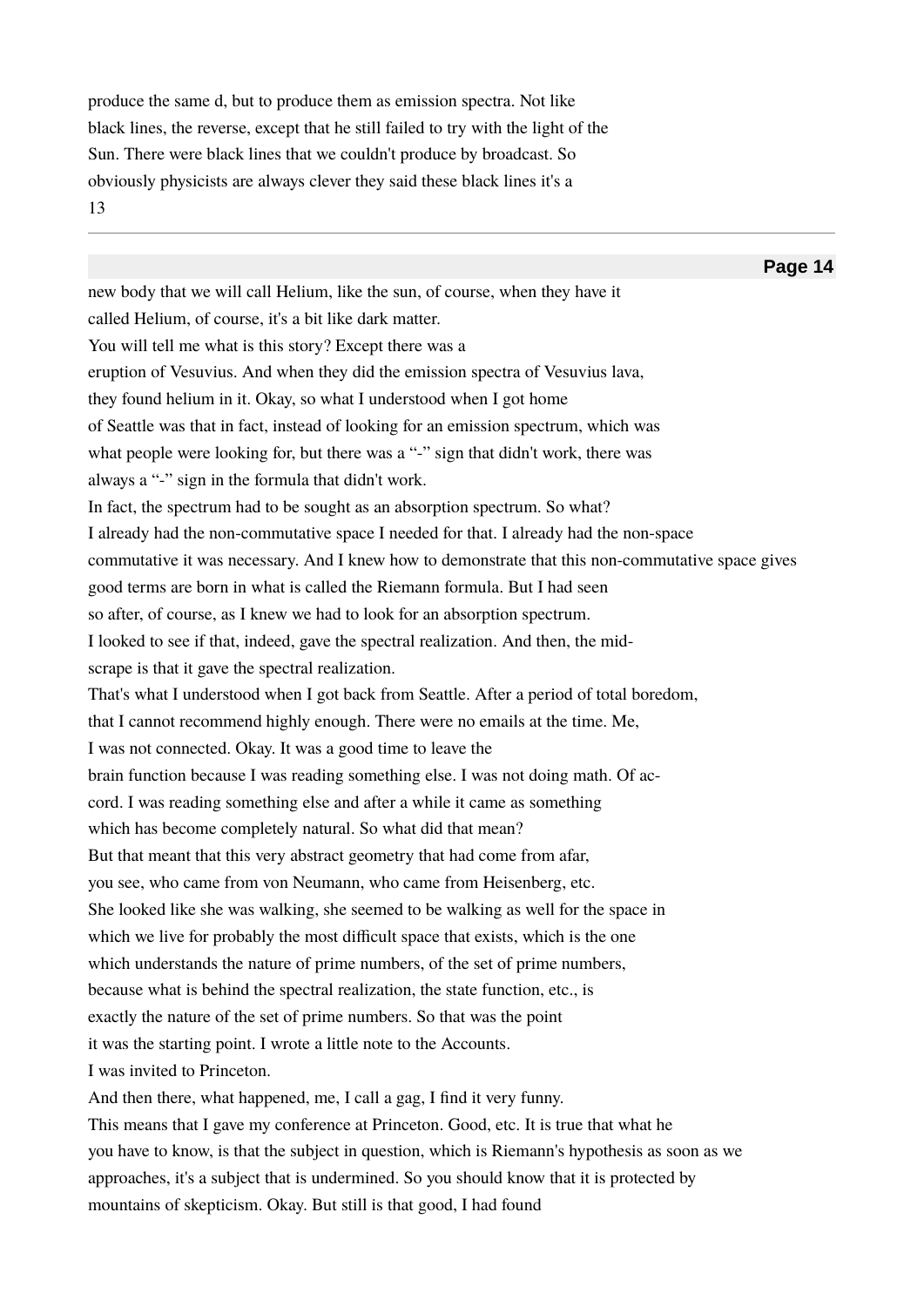anyway something.

**Page 15** I went there. I made my presentation, I surely understood something, if you will, it was the understanding of the Riemann-Weil formula in the form of trace formula. And then there are two people that I knew and that I know very good. There is one person I had collaborated with, Paula Cohen and Bombieri who made a hoax. In fact, a hoax for April 1, that is, April 1, you know, we usually do hoaxes, we see stuf. So they sent a hoax by email saying that after my conference, there was a Russian who was there and who had succeeded in demonstrating Riemann's hypothesis. Okay, so it was very funny. I laughed, etc. Except that I hadn't realized that, it was in 98, in March 98, and I didn't realize that this hoax was going to be sent everywhere. So it's sent pretty much everywhere. Inevitably, there are people who took it seriously. So what ? What is absolutely incredible is that it was taken seriously. It was in 1998. It's a year when the International Congress of Mathematicians was held in Berlin. Well, I have nothing against the Germans, but hey, if you want, there was, basically, there was Germans who took it seriously. So what did they decide to do? This is something that is absolutely incredible. I realized only recently because I mean, back then I had ignored this game. I shrugged. What did they decide to do? They decided to invite for talk for an hour at convention, the person who was best suited to be my competitor. Okay. So instead of inviting me, for example, they invited a person who was working on the same subject and they gave him a boulevard. And well, I remember that Selberg, when I saw him again the same year, it was after the congress. He told me that he had never heard such an empty presentation. And me, I didn't know at the time, I hadn't looked, I looked recently and I was fabbergasted because I realized that this presentation, in fact, is a presentation who used my ideas without really quoting them. Or rather by quoting them with what Grothendieck calls the technique pushes. The technique grows, it's the following if that can serve you, it's ... you know, you're borrowing someone's idea. But you don't really want to quote it. You put his article in bibliography, but you quote for something else. It works very, very well. Okay, so. Okay, so this is the prototype of what happened to me at that time. It's the prototype of the experiment which happens when we approach this subject, when we are interested in this subject, etc. But on the other hand, you can't be afraid. You do not have to be afraid. That is an absolutely essential thing. You have to be able to endure this kind of slander without drawing any consequences. And precisely, trying to transform them into energy positive. Okay, so what has happened since? I will, I will not delay ... I do not know. What has happened since. If you want, what happened smells since that time, this is the next thing. Is that I collaborated with Katia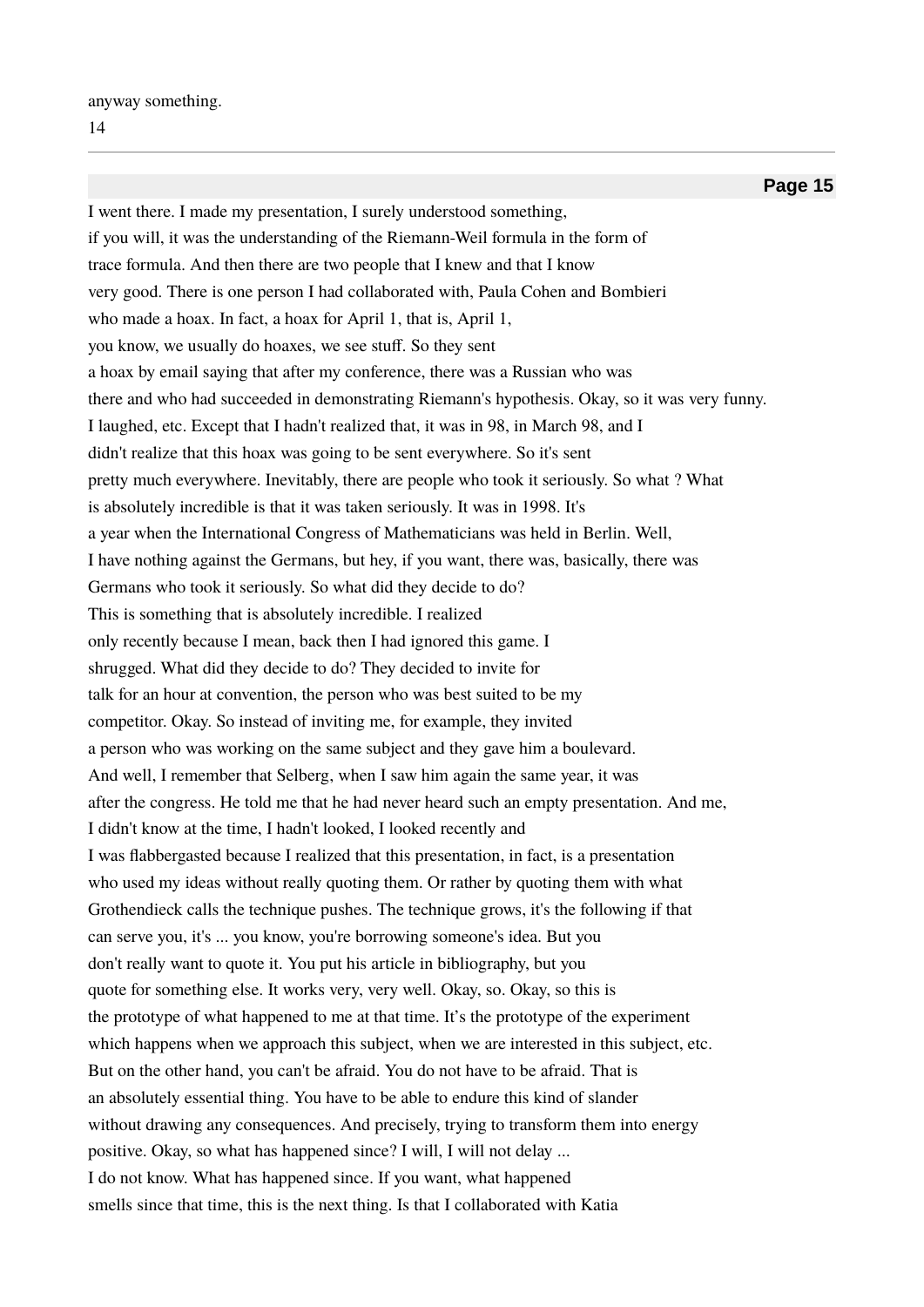Consani. And at the time, at the time of Grothendieck, I had only one idea, it was to flee the subjects that Grothendieck was dealing with. Why? Because there was a kind of snobbery around. There was a kind of courtyard surrounding it, etc. It's for that I had done operator algebras. So there I started to learn the algebraic geometry with Katia Consani. And in 2014, it was not long ago. It means that you should never courage. In 2014, we made an absolutely incredible discovery. We have discovered that this non-commutative space that I had used to make the realization spectral, etc., but that people could think of as a completely weird because non-commutative, etc., in fact, it was the point space of a topos of Grothendieck of an incredible simplicity, which one calls the Topos of the frequencies, simply the half-line produced semi-direct by action, by integers, by mulmultiplication. So it's something that is wonderfully simple. But when we calculate the points of this topos, because the notion of Topos, it is sufficiently subtle so that when you calculate the points it's something. It is in general neral very, very difficult when you calculate the points of this topos. You find a non-commutative space and this non-commutative space is exactly the space that I built to have spectral realization. And what did it give us with Katia Consani? It gave us on this space the structural bundle, that is to say before, we would never have imagined that and we saw, we understood that this structural beam, it was in fact a beam which is called tropical, that is to say which is connected to what is called tropical geometry. And so, that allows us to move forward. It allows us to move forward. I did my last two lessons of the College largely on it. So that allowed us, if you want, we are not far from the goal. Of course, we can't say it until you've got there, you can't say anything. Onne can say absolutely nothing. What if we said something? People would hit us hammer on it. Above all you have to say nothing, but if you want, what we discovered, it doesn't matter if you arrive or not. Because in this guess, what is wonderful, is that if we really know the underside of mathematics, we realizes that this conjecture is at the root of most concepts that have were developed by the  $XX$  th century. I will not give you a description, but in fact, in almost every concept mathematics that were developed, they were developed with that in mind, behind, so here, in fact, we came to a space. Now, it's also progressing: we're

arrived at a space which is much more, how to say, geometric, which is beautiful suddenly more understandable, but who is, how to say? which is understandable

because Grothendieck had this wonderful idea for topos. And this idea of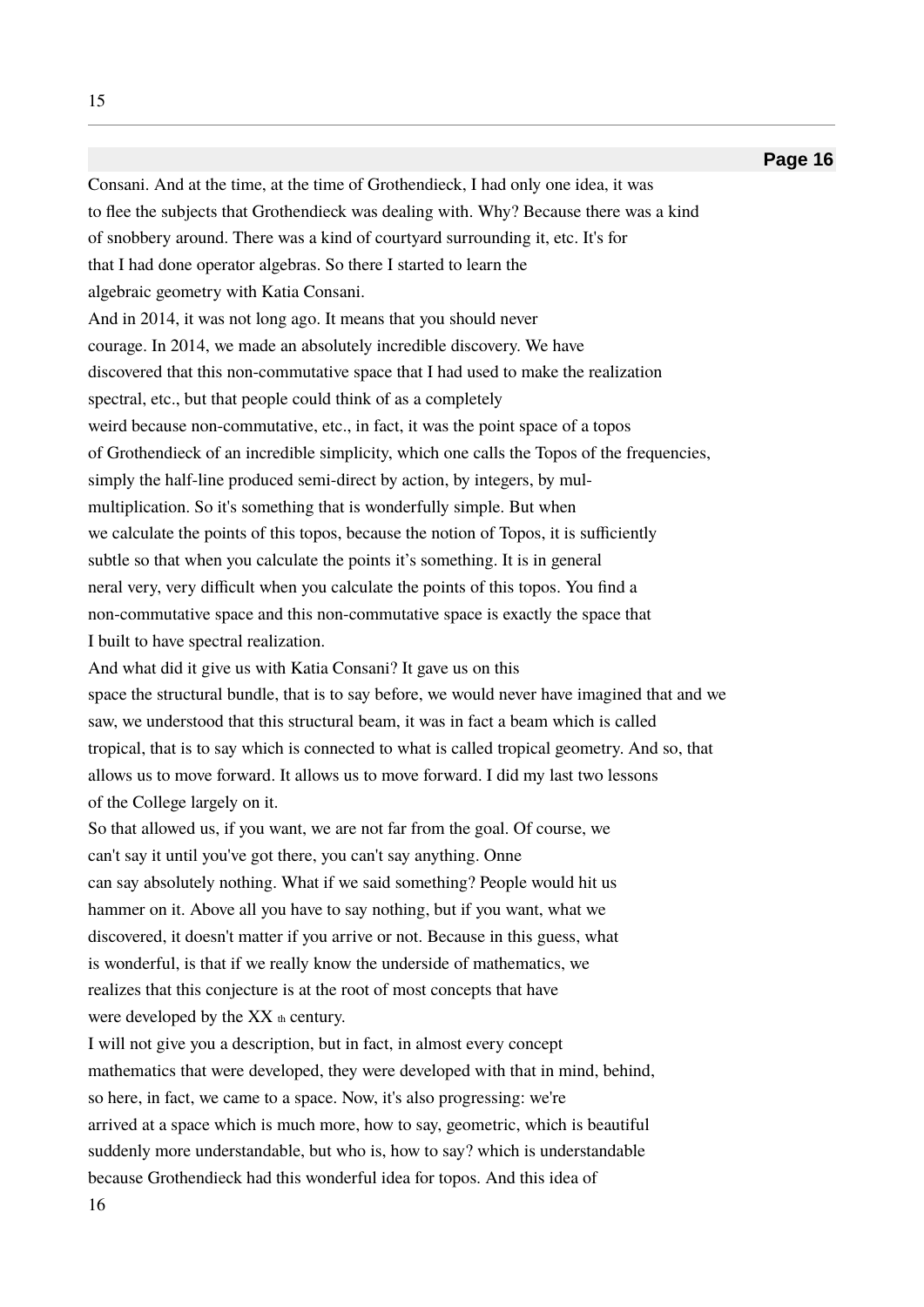Grothendieck's topos, in fact, this idea has the same relationship with geometry non-commutative as the relationship that exists in the Langlands program between the Galois theory and automorphic functions. So it's exactly the same, the even, the same relationship that still appears.

So to fnish, just one thing I wanted to say is that there is another collaboration that was crucial and that is what we managed to do with Chamseddine and Mukhanov who is a researcher who does cosmology, so what we managed to do: we managed to understand what was the deep root of the standard model coupled with gravitation. Because before, we put the fne structure I was talking about, we put it from experiences, we started from experimental results and everything that, it was said that it needed such algebra for it to stick with experience. And we didn't no conceptual reason to say why it was necessary to put this algebra and not a other. And that, that reason, we found it and we found it by a contest of circumscription tances. We were looking to solve a geometric problem, purely geometric, and by solving this geometric problem, we came across the good Cliford algebra that we had put in the hand before.

So that's it. And there is a very deep theorem that shows that made all the varieties like that. It is a theorem which, geometrically, is based on this kind of images. So that's it, I think I'm going to stop. I forgot to tell you something. Okay, but hey, I forgot to tell you something, is that in fact, what underlies my presentation is something that had already been understood by Shakespeare.

I'll tell you what Shakespeare writes, there's the translation too, but I tried to translate. Shakespeare is always much better than his translation. So, what Shakespeare says is this:

*There is a tide in the affairs of men,* 

*Which taken at the flood, leads on to fortune.* 

*Omitted, all the voyage of their life* 

*Is bound in shallows and in miseries.* 

*On such a full sea are we now afloat.* 

*And we must take the current when it serves*

*<u>Or lose our ventures</u>.* 

*It is a tide in men's afairs,*

*Which, taken at its peak, leads to fortune.* 

*Ignored the whole trip of their lives* 

*Is confined to shallows and pitfalls.* 

*On such a sea, we are now afloat* 

And have to go with the flow when it forces

*Or destroy our projects.*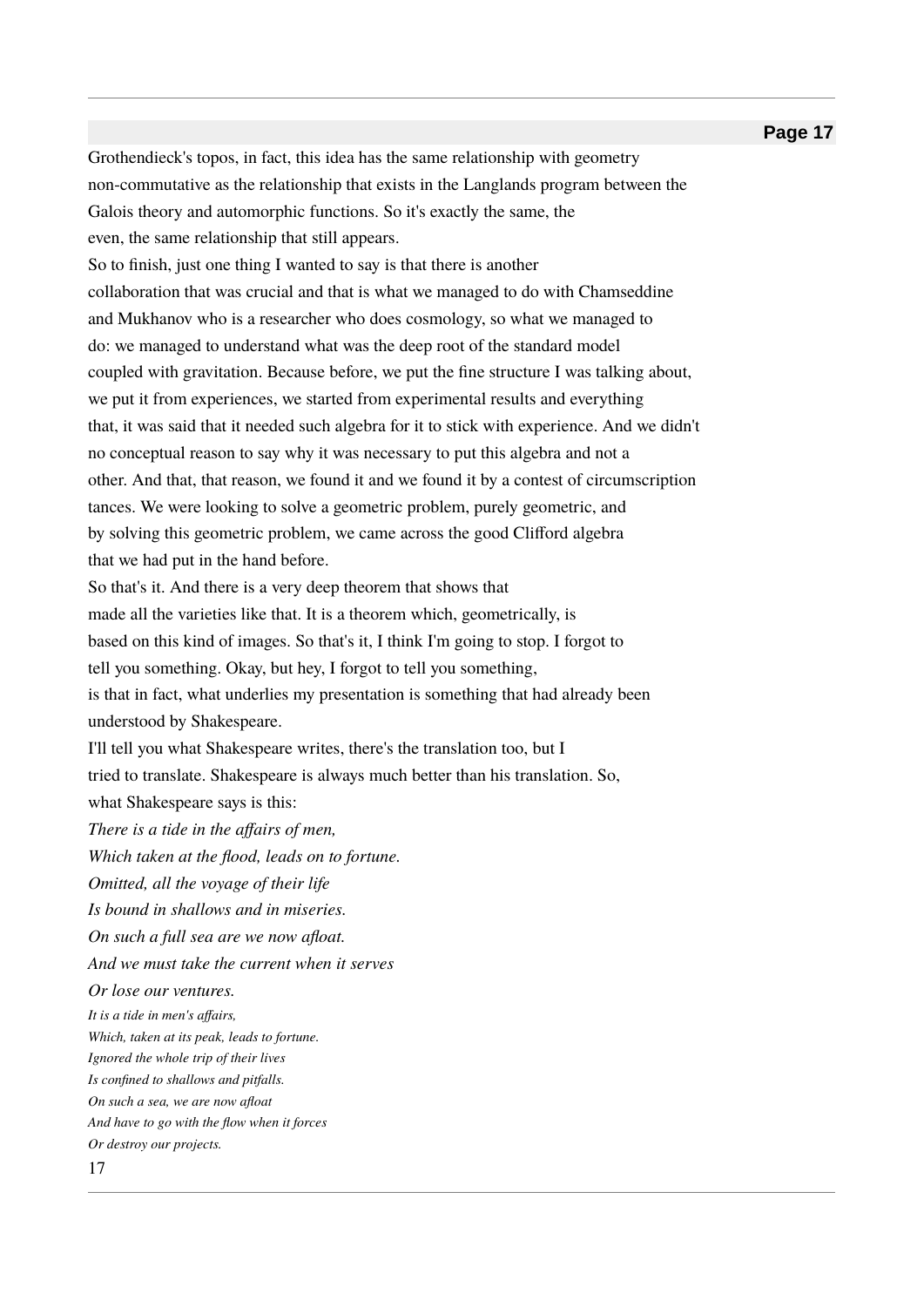It's the only thing I want you to remember: when you see the tide, you have to follow it. But you have to feel it, of course, you have to feel it is there, okay. It's intuition. This is called intuition, it is something that is imposed sible to defne. It's not something you can rationalize, but it's something which is fundamental in the job we do. *(Applause). One of the students of the ENS organizing the Maths cycle for all: Thank you very much for this presentation. If you have any questions do not hesitate We have a little time, I think. Question: Shakespeare said I believe the world is a theater, is it the same for Mathematics ?* Yes, there is a lot of truth and it's great that you said that because that allows me to explain to you what a topos is. It's great, it's absolutely great, I'll explain what a topo is. Theater common in mathematics, it is set theory. We all know the theory sets, we know the groups, we know the algebras, we know ... the usual theater of mathematics. What is a topos? It's something something extraordinary because ... the theater is the same, the actors are the same, ... But behind the scenes there is a kind of Deus Ex Machina, which makes variable things, which introduces variability. That means that in set theory, there will be variability and that means something extraordinary which is that a geometric space, it is not not perceived by what it is, it is not at the center of the stage at all. It's the ex Deus backstage machina who makes things happen. And it is by understanding how things vary we understand the geometric space that is hidden behind laugh that. It is purely theater, it is purely theater. But ordinary set theory is static theater, but the topos is much more interesting. Okay, that's a fundamental idea of Grothendieck, but you, you will never see it explained like that in the books. *Question: This is a question that may be asked a bit often, but can you discover mathematics, it's something that exists without rationality* of man? Of course. So, of course, we discover ... The reason ... I had this very long discussion engages with Changeux, with Jean-Pierre Changeux, I will say ... Jean-Pierre Changeux wanted to demonstrate that in fact mathematics was how it worked

18

of the brain.

But no. But in my opinion, it does not hold. And the reason why it doesn't hold no, it's the next thing, is that thanks to mathematics, we explain the table from Mendeleief, we explain, if you like, why there are chemical bodies, etc.,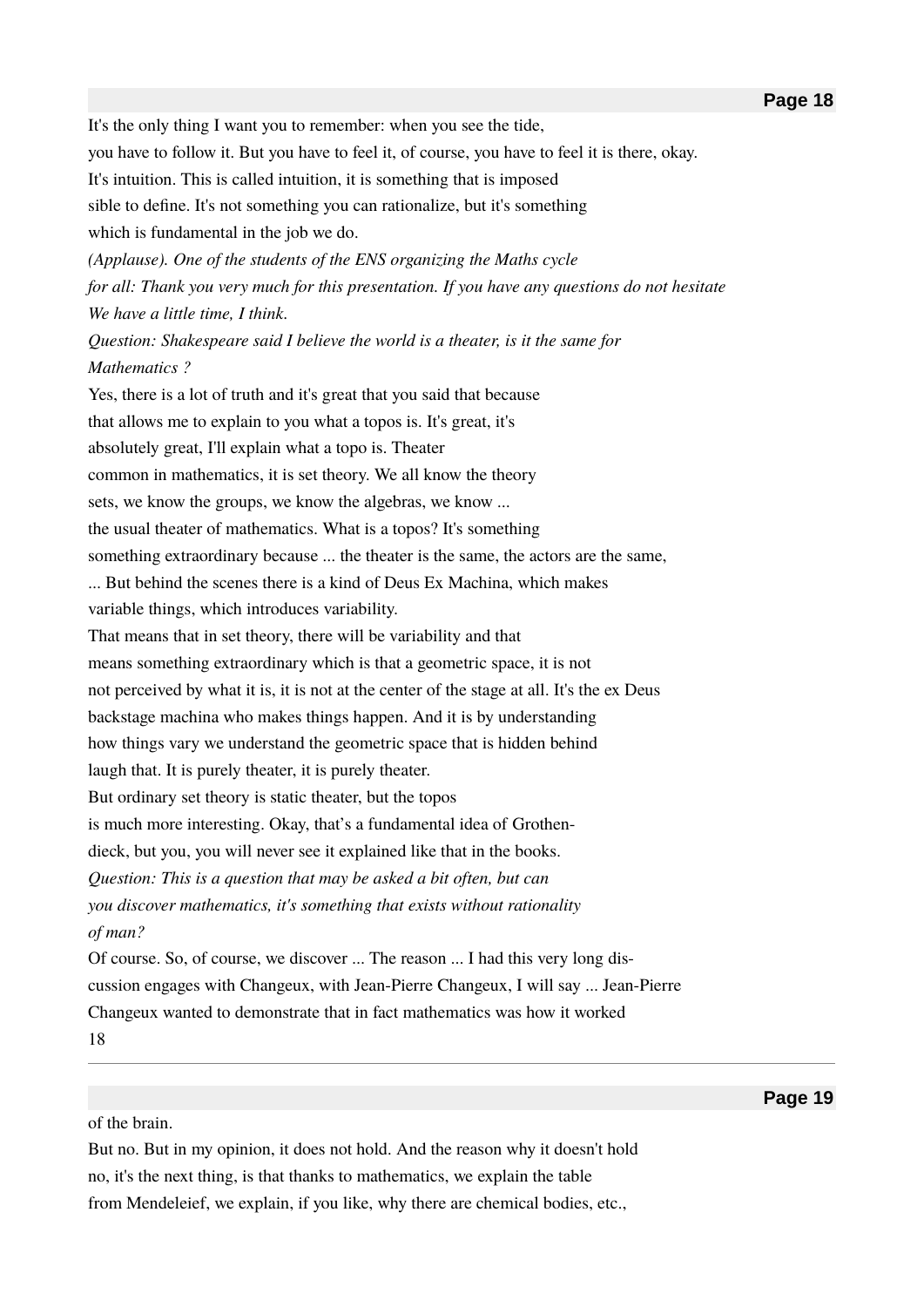etc. Okay, so the comparison I always take, I take two comparisons. The comparison I take is, take Watson and Crick. When Watson and Crick discover the double helix structure of DNA, they discover it, they don't have it invented. They were not the ones who invented it. Math is exactly that, it's exactly the same, that is to say ... And especially now when at the computer. Yes you want, it's terrible now, that, I haven't talked about it. But having computers and computers that are so powerful, it makes it possible to collide to mathematical reality. But all the time, all the time. That is to say, what whatever problem you have, you can always test it with the computer, always.

And if it is a problem of symbolic calculation, you can solve it with thedinator. So, I'm going to say, the computer, it doesn't invent. I'll say shit, we tell him puts a problem, okay, I mean, it tells you if what you found is correct or not, etc. So no, it's a real reality, it's a real reality. It's not not a reality which is which is concretely realized in the world as it is, but it's a reality that is just as resilient, just as impossible to change as the external reality.

That's for sure, for sure. We invent tools, because Watson and Crick observe the double helix. They use the electron microscope. We invent tools, but there is a reality that is there, a reality that is there, that is impossible to change. *Question: Still in the same vein, do you think that we cancould also discover intuitions that were previously completely hidden from us, and that we end up doing math with things that come out of human power, recently discovered and that a new branch that we are exploring ...* What kind of power recently discovered? *Continuation of the student's question: That is, for example, when you are dealing with subjects like topos for example, these are not things that directly, we could grasp by intuition which is not mathematically educated. Is, according to you, yes, after a mastery of the field, more or less relative mastery, we could approach an intuition* ...

19

**Page 20**

But then, this is a very good question. This is a very good question because the human mind is not is not trained in quantum. The human mind is trained to the classic and therefore the human spirit in particular used to always give a classic image of quantum things. What is certain is that there is more in addition to instruments now that are based on quantum. For example, there has an instrument that makes random numbers, which is made by Swiss and with a mobile phone, we make random numbers, we make them with quantum and quantum is more and more widespread now. So what ? If we actually managed to train in quantum, to train, well ... it's obvious that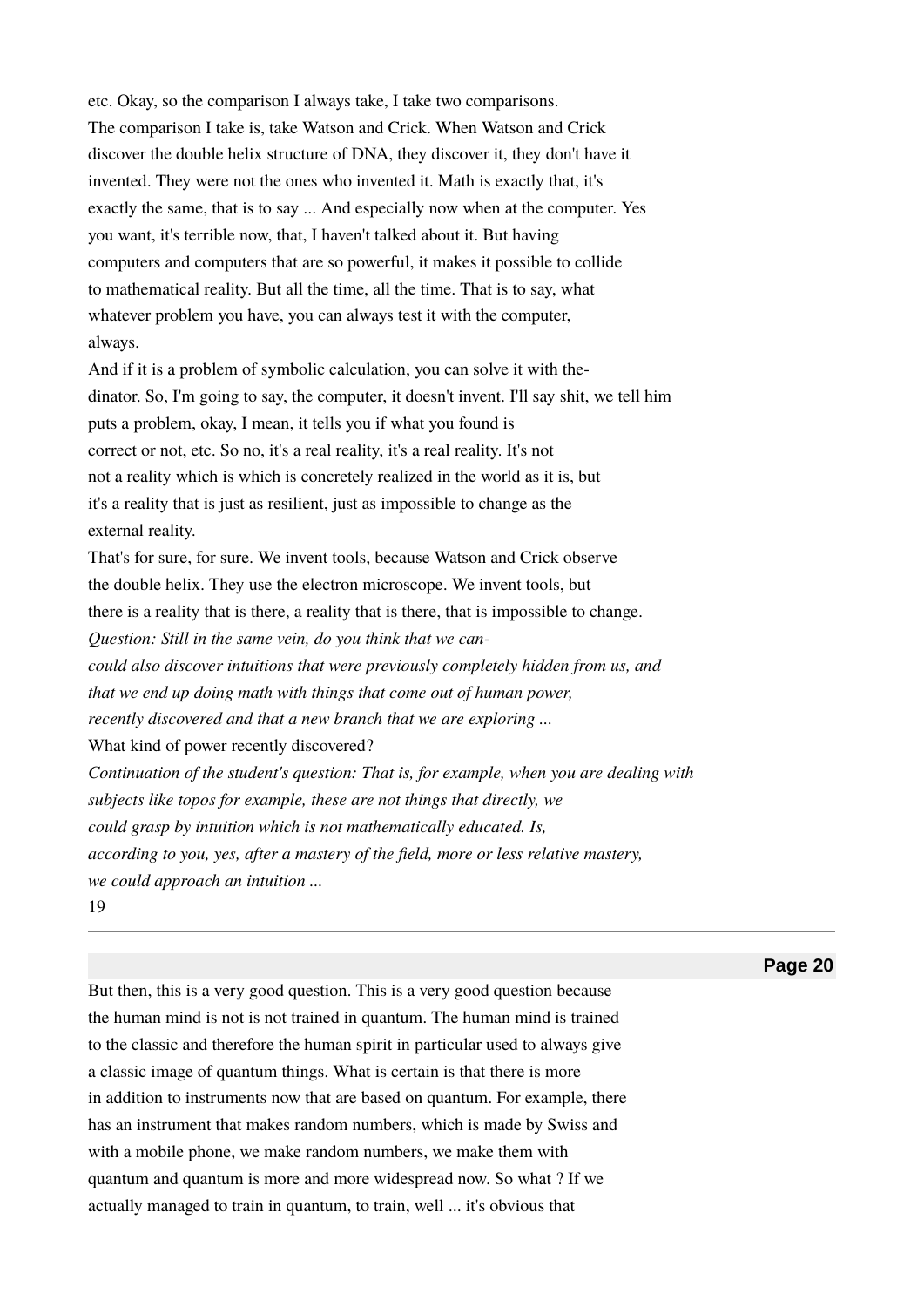quantum hasn't been used much for natural selection so far, so we are not trained for that. But if we did manage to get to know each other a lot more with quantum optics, with quantum, etc., it's absolutely obvious that would make progress. It's obvious. This is obvious.

I'm not talking about I'm not talking about machine learning and artifcial intelligence because for me it's exactly the opposite of what we do in math, that is to say seek to understand and seek to invent, to invent tools, therefore to fnd the concepts behind what we discover. And that, good machine learning, it solves problems. But if you solve a problem without knowing how, it's not not really interesting.

*Question: I have a question on this paper that you wrote with Mukhanov. I have got the impression that you are working with a riemannian metric but our our world is not riemannian. So, does it work too? or...* 

Of course it works. But the real answer is this, the real answer is that when we do that, physicists know this very well, is that when we do the feld theory and when we do the functional integrals, etc., there is something that we call Feynmann's  $I \in \text{trick}$ , that is to say that we add to the propagator a term  $I_{\epsilon}$ , and if we think about what it means, it means that we are working in euclidien. So, in fact, we want to make the functional integrals in Euclidean and the true functional integral that we want to do, in this case, it is that we take two spaces three-dimensional riemannians and we look at the cobordisms between the two and we do the Euclidean integral on it, okay? But it's perfectly true what you say.

# *Do your mathematical theories allow you to understand what quantum entanglement?*

Ah, it's ... So there, I left again for an hour ... So there, wonderful question, of course, but I have already made presentations which are on the Internet on this. Yes you want, that's a wonderful question. Why? Because what I got you 20

explained is that a non-commutative object generates its own time. So it is obvious that we want to understand in what sense, it is related to the time with which we are familiar, etc. We thought about it a lot and I had an episode that I tell, that we tell in our book *Quantum theater* with a physicist named Carlo Rovelli. And if you want what happens, it's the following. I thought a lot more, much more, afterwards, on this time that appears, etc. And what we said in the book on quantum theater, we have a sentence that sums up the idea. The sentence is " *The quantum hazard is the ticking of the divine clock."*, which means this is the randomness of quantum, the fact that when we do an experiment twice, we pass an electron through a very small slit and we look at the place where it come.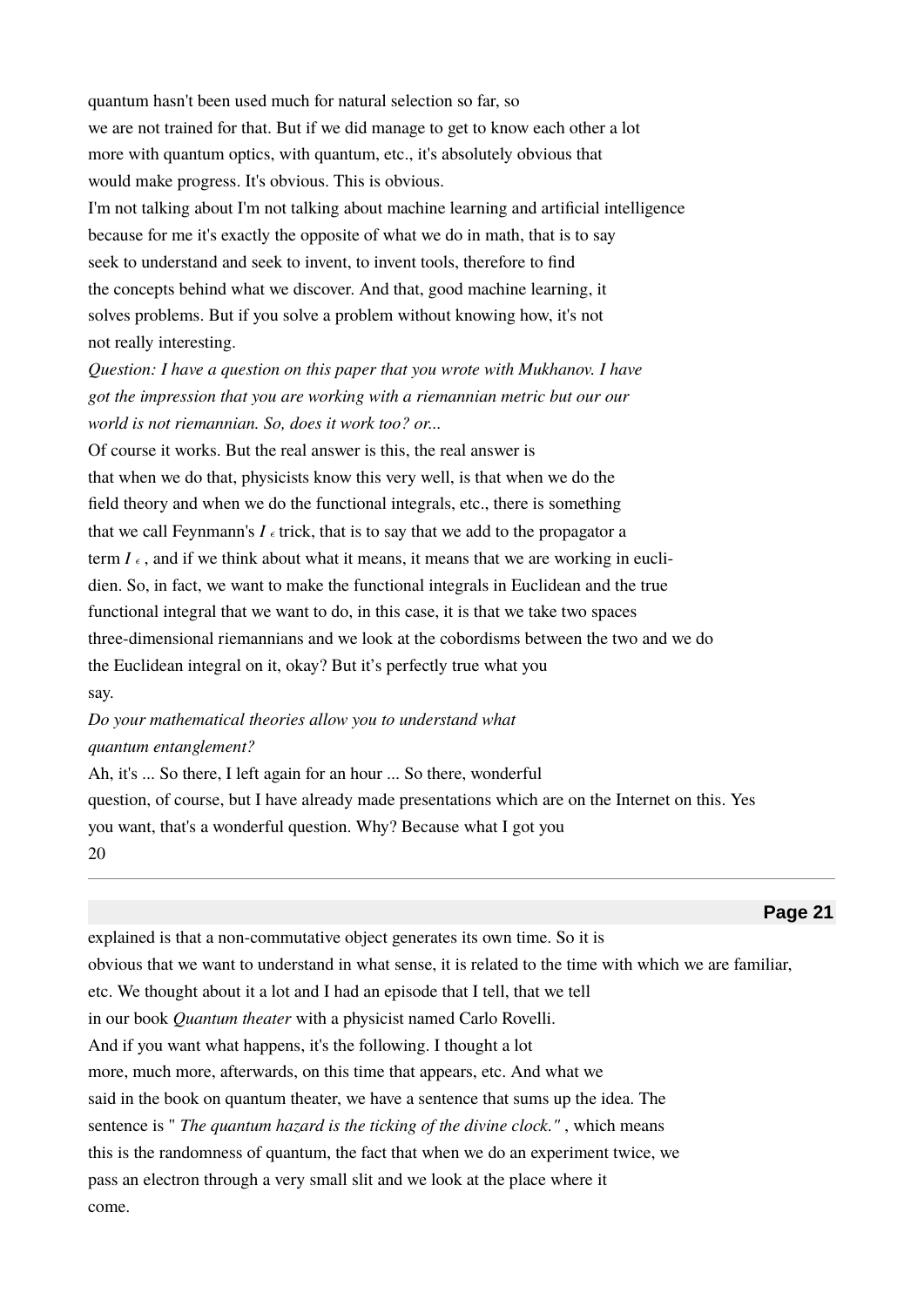It will never arrive in the same place. We only know the probability, so that's the quantum hazard, and the theory that's based on it, if you will, is that precisely this quantum hazard generates time. But in fact, when we think about it further and because of the entanglement, we realize that we commit everything time a mistake. All the physics we know, it is written by equations as a function of time.

To go back to my special math year, I had a special math teacher and once, he had put me on the board and he said "Mister Connes? What is the pareams?" *(AC draws a curve in the space in front of him.)* I thought, thought ... Then, after a while, I said "It's time!". He was very happy. So you see, all the equations of physics, are written as *dt* , *dt* 2 . This that I actually think, to answer that, and I will answer your question. I think that time is only an emerging variable and that true variability since we attribute all variability to the passage of time. But I think that true variability is more primitive than time and that this true variability, it is the hazard of quantum. So what is the meaning of entanglement, the meaning entanglement is that the quantum hazard is synchronized in two events that are correlated. It is synchronized, that is to say instead of being pucompletely random and purely independent. It is synchronized. So there should be a very deep refection, which I am not able to have, and which would consist in saying that variability in physics, it comes from the hazard of quantum and that time is just an emerging phenomenon and understanding entanglement that way. Because the entanglement is incomprehensible, otherwise. Why she is misunderstoodsible? Because what says the entanglement of a phenomenon of quantum mechanics which is entangled, is that you're going to have, as soon as you make an observation on *A* , it's going be refected immediately on *B* . But it will not transmit information, but however, these are two events that are causally independent. So you 21

**Page 22**

cannot say that there is one that is before the other. So, it's completely incomprehensible. And what I'm saying is that precisely, the error, the terrible heresy, is to try to write everything over time and that we need a refection deeper and which should be based on these things. *This is a second question that we must ask you often too, but what for you, Riemann's hypothesis is true?* Well there, I can't resist the temptation. I can't resist the temptation, but I have no right to speak about it. Is that we are fnishing a book whose we gave the tests today at Odile Jacob and in which we tell a story which is the story of a mathematician, much like me, who has enough worked on this hypothesis and who is ready to sell his soul to the Devil. So he is ready to sell his soul to the Devil, not to recover youth or whatever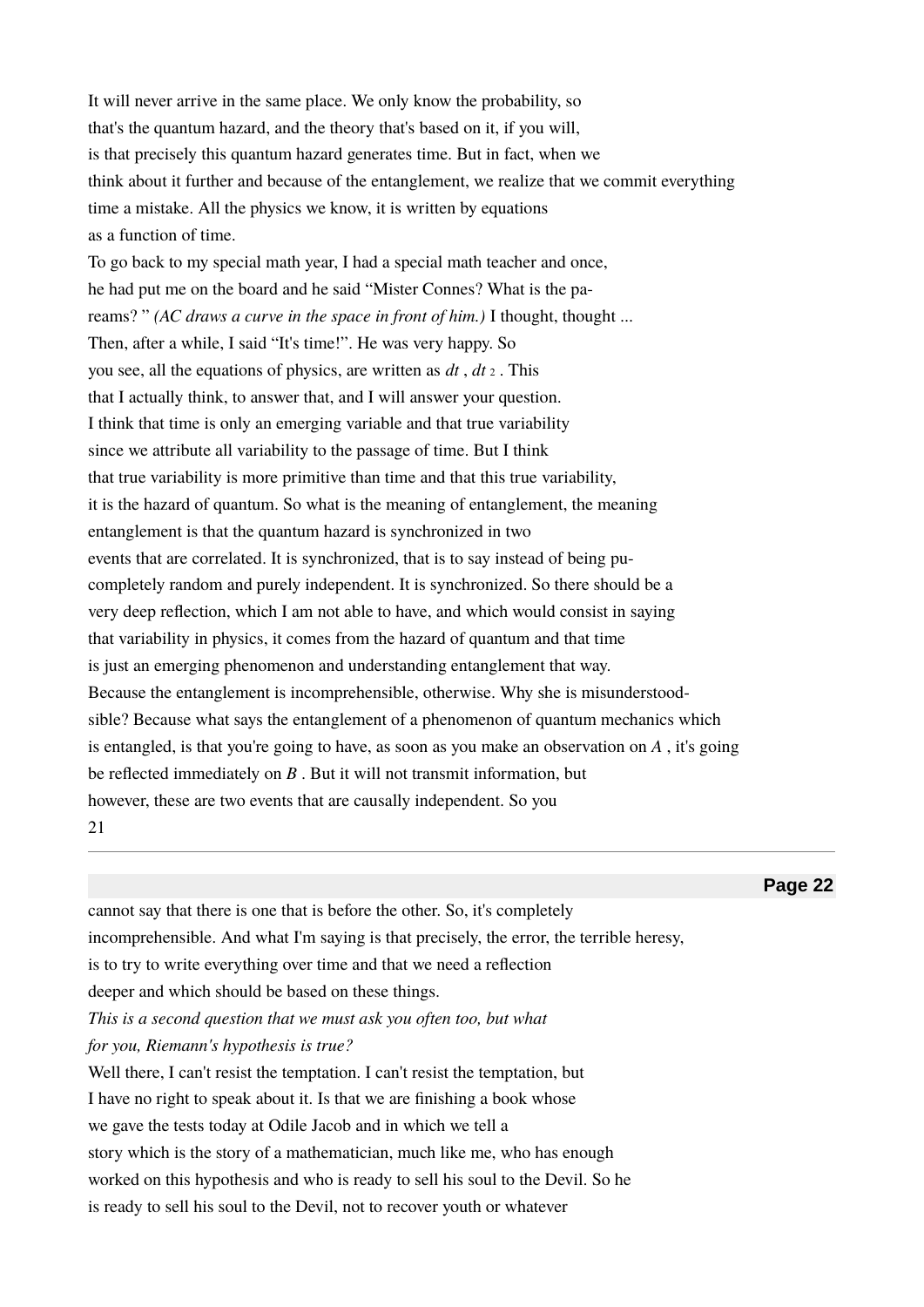either, because hey, he's sick of it. He is discouraged, he wants to know, he wants to sell his soul to the Devil. And then, if you like, the problem is how to meet the Devil. And in fact, one day he goes to a conference on machine learning. Then, he did a bunch of calculations, if you will, a bunch of stuf, and he recognizes in calculations that the guy does because you know, we say in mathematics "the devil is in the details ". He recognizes in the talk of the guy, the machine specialist learning, he recognizes the Devil. So, I'm not going to tell you the rest of the story because you will know it in a book, I am not telling it to you in advance. Don't you want me to tell, Danye? I'm not telling you, but you'll see that it's a very, very elaborate story, and at the end of the book, well, there is a stuff like that, that's it. Now, there you go. So I'm going to say, like I said from the start, you cannot know anything until you are at the end and no doubt that we shouldn't get to the end because there is another aspect of mathematics which I did not mention, because it is a more, how to say, more difficult aspect. It's always the fear of being wrong and I imagine that if we got to the end, we wouldn't would live more because we would be constantly afraid of having made a mistake some go. And that would be an absolutely unbearable situation. Okay, this is not desiredtable, really. Okay, there you go. In any case, you will have all the details soon from history, this history of the Devil.

*One last question: Yes, it may be a bit prosaic, but just now,* did you talk about computers? You said you could solve calculations *symbolic or that we could face reality. But you yourself, you read or ...?* 

22

#### Terribly, terribly.

Right now, I'm plugged into the big machines at Polytechnique to do a calculation. I use it terribly. Terribly, of course, of course. It's amazing. It's great because as soon as that we have a little practice, we manage to put any problem. For example, the weirdest problem you can think of You will think "no we can't not have it resolved by, if, if. ". And we can understand a lot of things, a lot things. Even for geometry problems, etc. So, because above all, the visualization, the ability to visualize the *manipulate* and all that. It's amazing. It's amazing. It's a wonderful tool, wonderful, mernight light, wonderful. I cannot say enough that it is a wonderful tool. Last question, yes.

*Last question: I have a question. You seem to demonize the machine learning, there is something wrong with machine learning. So I would like to understand, precisely. Machine learning is yet another area, what have you tried to do with machine learning? In fact? and who you*